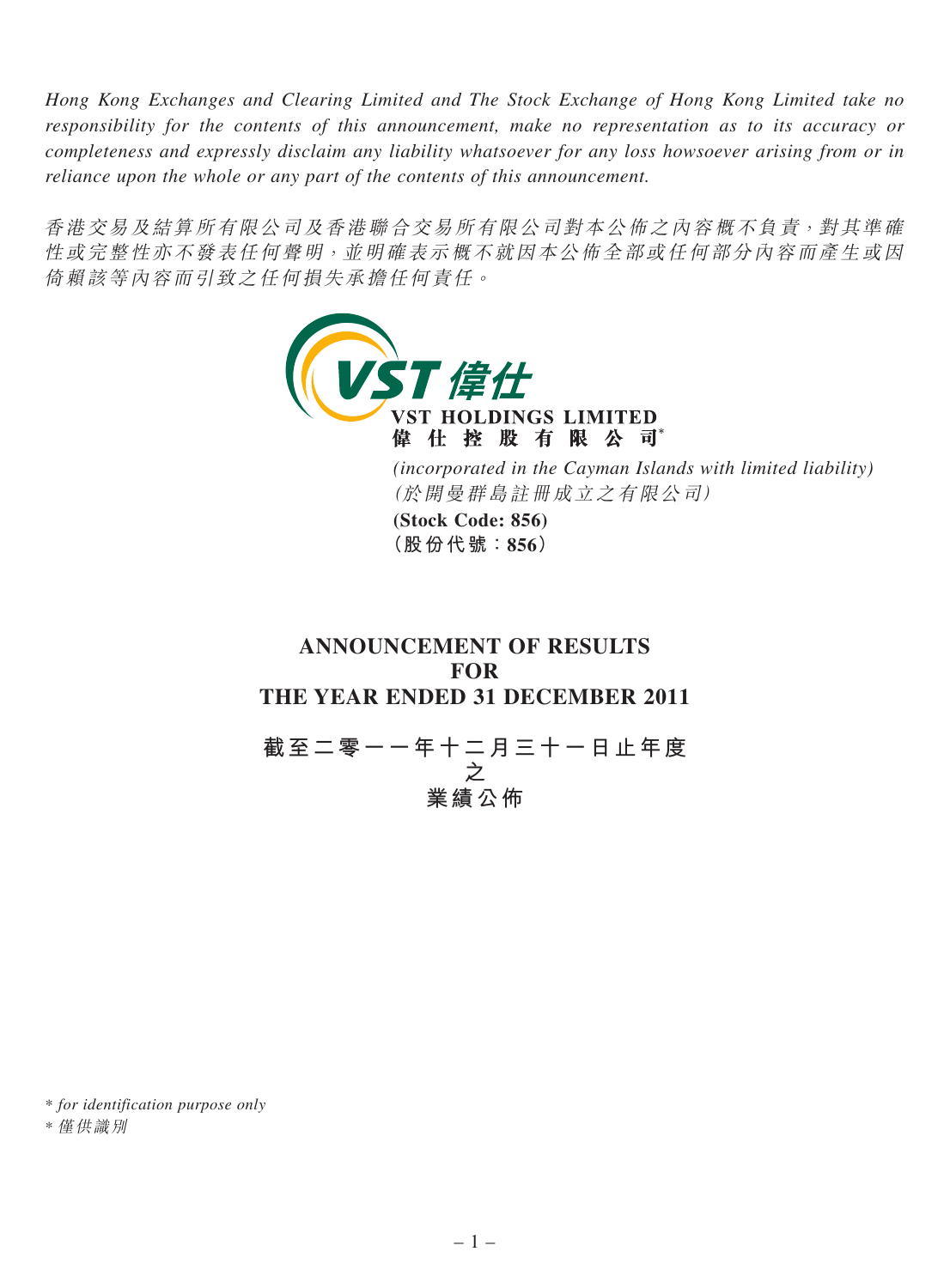The board of directors (the "Board") of VST Holdings Limited (the "Company") is pleased to present the consolidated audited results of the Company and its subsidiaries (collectively the "Group") for the year ended 31 December 2011 as follows:

偉仕控股有限公司(「本公司」)董事會(「董事會」)欣然提 呈本公司及其附屬公司(統稱「本集團」)截至二零一一年 十二月三十一日止年度之經審核綜合業績如下:

# Consolidated Income Statement **綜合損益表**

For the year ended 31 December 2011 截至二零一一年十二月三十一日止年度

|                                              |              |          | 2011           | 2010          |
|----------------------------------------------|--------------|----------|----------------|---------------|
|                                              |              |          | 二零一一年          | 二零一零年         |
|                                              | <b>Notes</b> | HK\$'000 | HK\$'000       |               |
|                                              |              | 附註       | 千港元            | 千港元           |
| Turnover                                     | 營業額          | 3        | 32,617,058     | 26,212,600    |
| Cost of sales                                | 銷售成本         |          | (31, 103, 615) | (25,060,065)  |
| Gross profit                                 | 毛利           |          | 1,513,443      | 1,152,535     |
| Other gains, net                             | 其他收入淨額       |          | 32,237         | 74,530        |
| Selling and distribution expenses            | 銷售及分銷開支      |          | (574, 949)     | (449, 416)    |
| Administrative expenses                      | 行政開支         |          | (270, 088)     | (236, 653)    |
| Operating profit                             | 經營溢利         |          | 700,643        | 540,996       |
| Finance costs                                | 財務費用         |          | (103, 654)     | (60, 552)     |
|                                              |              |          | 596,989        | 480,444       |
| Share of associates' profits                 | 分佔聯營公司溢利     |          | 37,592         | 29,919        |
| Profit before taxation                       | 除税前溢利        |          | 634,581        | 510,363       |
| Taxation                                     | 税項           | 4        | (145, 787)     | (102, 305)    |
| Profit for the year                          | 年內溢利         |          | 488,794        | 408,058       |
| Attributable to:                             | 以下人士應佔:      |          |                |               |
| Equity shareholders of the Company           | 本公司權益持有人     |          | 462,516        | 370,280       |
| Non-controlling interests                    | 非控股權益        |          | 26,278         | 37,778        |
|                                              |              |          | 488,794        | 408,058       |
| Earnings per share (HK cents per share)      | 每股盈利(每股港仙)   | 6        |                |               |
| - Basic                                      | 一基本          |          | 36.80 cents 仙  | 29.41 cents 仙 |
| — Diluted                                    | - 攤薄         |          | 36.70 cents 仙  | 29.32 cents 仙 |
| Dividend attributable to equity shareholders | 應付權益持有人股息    | 5        |                |               |
| Final dividend proposed                      | 擬派末期股息       |          | 100,000        |               |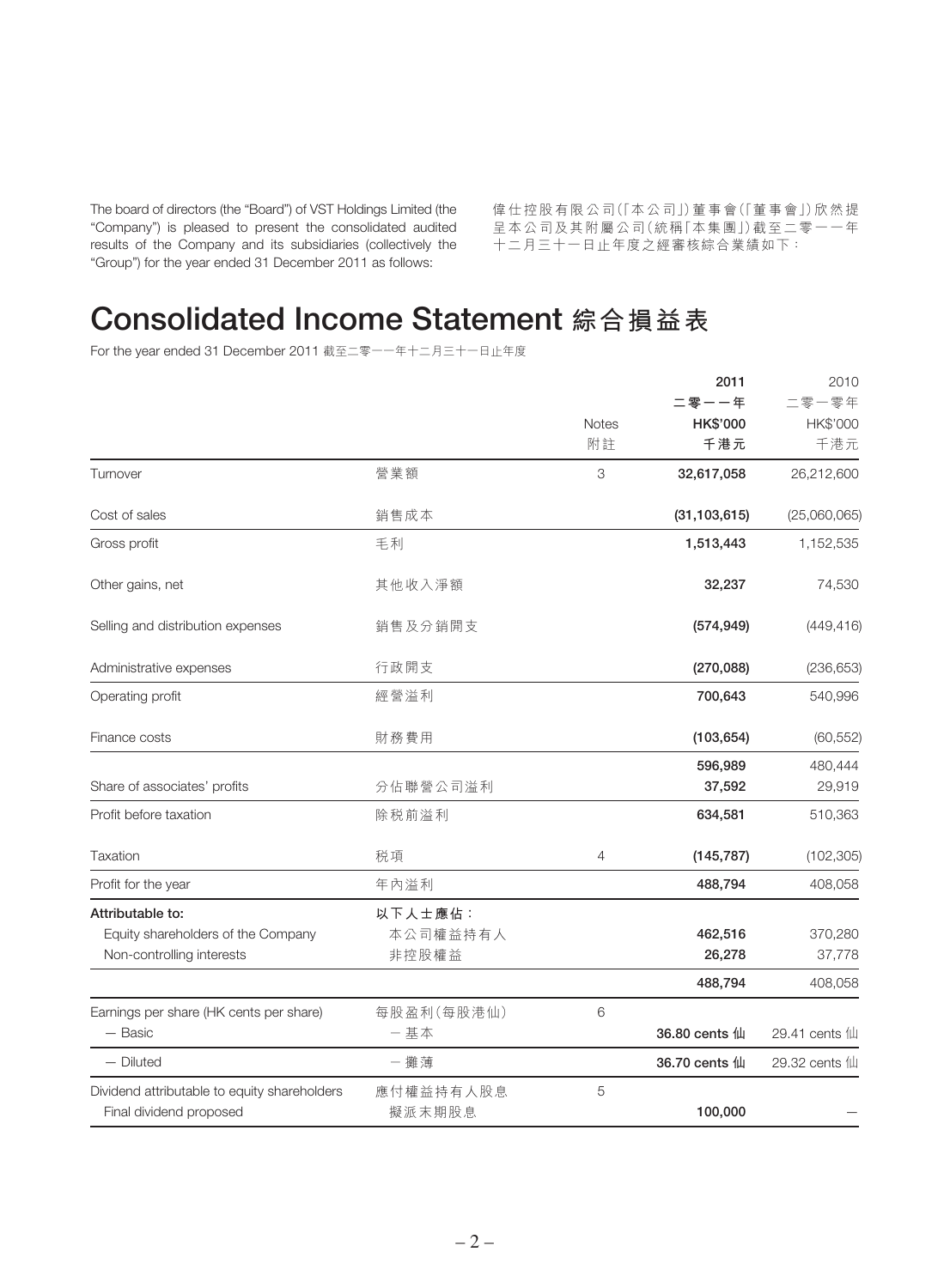# Consolidated Statement of Comprehensive Income **綜合全面損益表**

For the year ended 31 December 2011 截至二零一一年十二月三十一日止年度

|                                                      |              | 2011            | 2010     |
|------------------------------------------------------|--------------|-----------------|----------|
|                                                      |              | 二零一一年           | 二零一零年    |
|                                                      |              | <b>HK\$'000</b> | HK\$'000 |
|                                                      |              | 千港元             | 千港元      |
| Profit for the year                                  | 年內溢利         | 488,794         | 408,058  |
| Other comprehensive income for the year, net of tax: | 年內其他全面收入,除税: |                 |          |
| Exchange differences                                 | 匯兑差額         | 357             | 132,977  |
| Total comprehensive income for the year              | 年內全面收入總額     | 489,151         | 541,035  |
| Attributable to:                                     | 以下人士應佔:      |                 |          |
| Equity shareholders of the Company                   | 本公司權益持有人     | 463,502         | 488,732  |
| Non-controlling interests                            | 非控股權益        | 25,649          | 52,303   |
| Total comprehensive income for the year              | 年內全面收入總額     | 489,151         | 541,035  |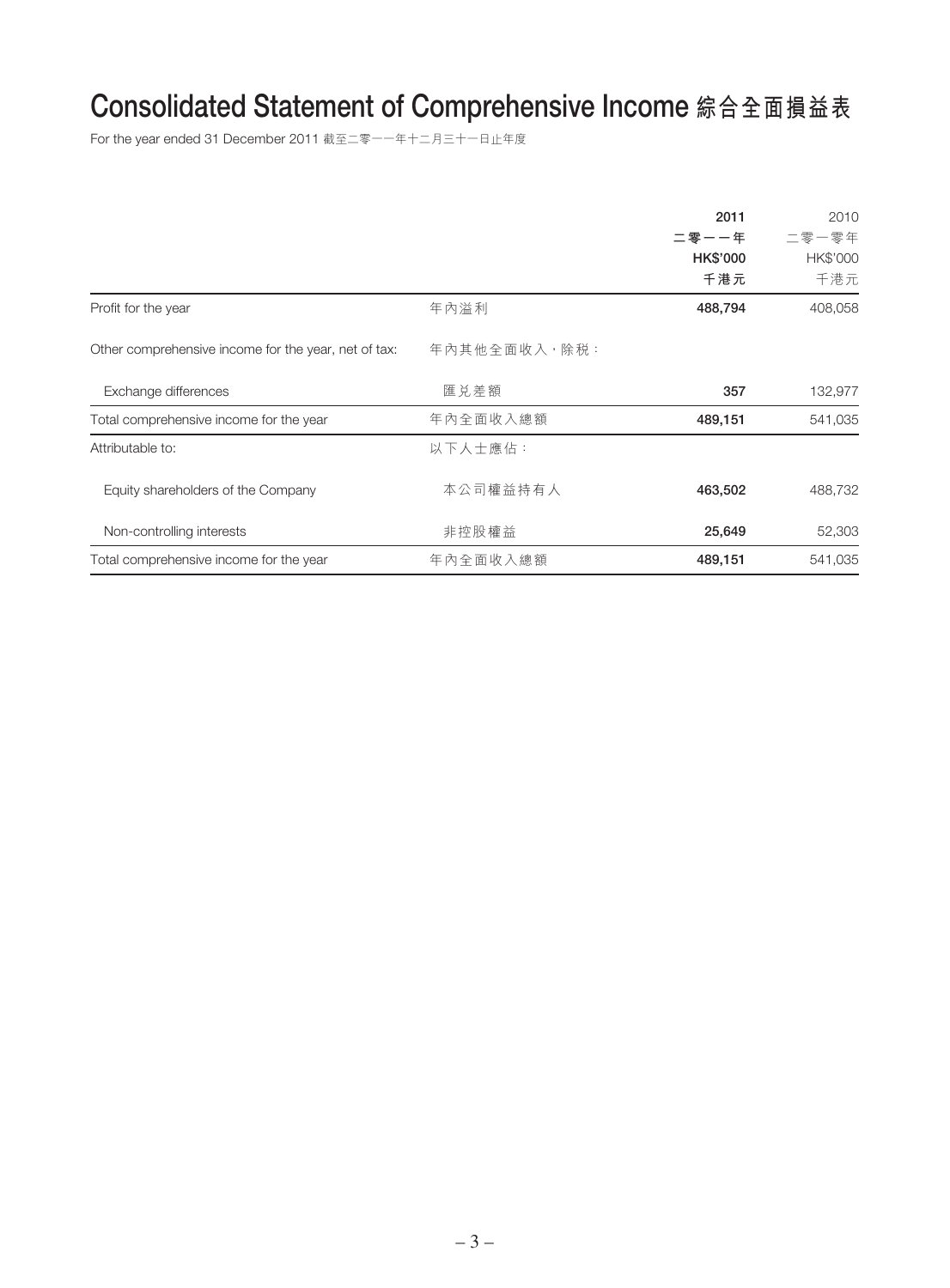# Consolidated Balance Sheet **綜合資產負債表**

As at 31 December 2011 於二零一一年十二月三十一日

|                               |           |                | 2011      | 2010      |
|-------------------------------|-----------|----------------|-----------|-----------|
|                               |           |                | 二零一一年     | 二零一零年     |
|                               |           | <b>Notes</b>   | HK\$'000  | HK\$'000  |
|                               |           | 附註             | 千港元       | 千港元       |
| <b>ASSETS</b>                 | 資產        |                |           |           |
| Non-current assets            | 非流動資產     |                |           |           |
| Property, plant and equipment | 物業、廠房及設備  |                | 127,351   | 115,895   |
| Goodwill                      | 商譽        |                | 327,689   | 330,370   |
| Interest in associates        | 於聯營公司的權益  |                | 277,047   | 252,005   |
| Deferred expenses             | 遞延開支      |                | 19,854    |           |
| Deferred tax assets           | 遞延税項資產    |                | 49,622    | 42,008    |
|                               |           |                | 801,563   | 740,278   |
| <b>Current assets</b>         | 流動資產      |                |           |           |
| Trade and other receivables   | 貿易及其他應收款項 | $\overline{7}$ | 4,043,098 | 4,164,365 |
| Inventories                   | 存貨        |                | 2,127,320 | 1,985,616 |
| Cash and cash equivalents     | 現金及現金等價物  |                | 1,573,134 | 1,015,251 |
|                               |           |                | 7,743,552 | 7,165,232 |
| <b>Total assets</b>           | 總資產       |                | 8,545,115 | 7,905,510 |
| <b>EQUITY</b>                 | 權益        |                |           |           |
| Share capital                 | 股本        |                | 124,066   | 125,889   |
| Reserves                      | 儲備        |                | 2,463,461 | 2,007,971 |
|                               |           |                | 2,587,527 | 2,133,860 |
| Non-controlling interests     | 非控股權益     |                | 209,702   | 192,472   |
| <b>Total equity</b>           | 總權益       |                | 2,797,229 | 2,326,332 |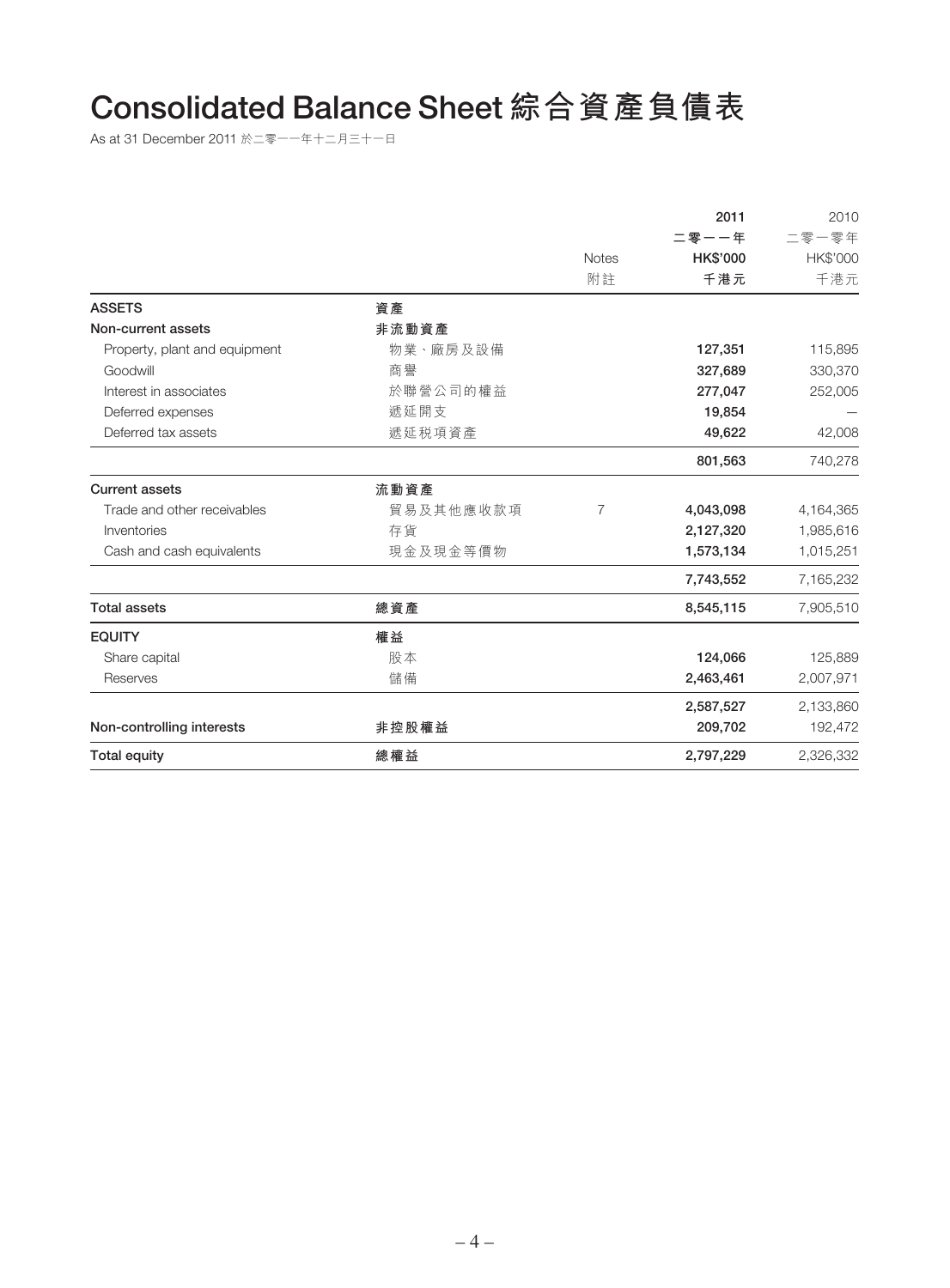# Consolidated Balance Sheet (Continued) **綜合資產負債表** (續)

As at 31 December 2011 於二零一一年十二月三十一日

|                                       |           |              | 2011            | 2010      |
|---------------------------------------|-----------|--------------|-----------------|-----------|
|                                       |           |              | 二零一一年           | 二零一零年     |
|                                       |           | <b>Notes</b> | <b>HK\$'000</b> | HK\$'000  |
|                                       |           | 附註           | 千港元             | 千港元       |
| <b>LIABILITIES</b>                    | 負債        |              |                 |           |
| Non-current liabilities               | 非流動負債     |              |                 |           |
| Deferred income                       | 遞延收入      |              | 23,549          | 3,454     |
| Borrowings                            | 借貸        |              | 697,427         | 650,104   |
| Deferred tax liabilities              | 遞延税項負債    |              | 27,003          | 24,086    |
|                                       |           |              | 747,979         | 677,644   |
| <b>Current liabilities</b>            | 流動負債      |              |                 |           |
| Trade and other payables              | 貿易及其他應付款項 | 8            | 3,731,628       | 3,716,513 |
| Borrowings                            | 借貸        |              | 1,173,547       | 1,123,296 |
| Taxation payable                      | 應付税項      |              | 94,732          | 61,725    |
|                                       |           |              | 4,999,907       | 4,901,534 |
| <b>Total liabilities</b>              | 總負債       |              | 5,747,886       | 5,579,178 |
| Total equity and liabilities          | 權益及負債總額   |              | 8,545,115       | 7,905,510 |
| Net current assets                    | 流動資產淨值    |              | 2,743,645       | 2,263,698 |
| Total assets less current liabilities | 總資產減流動負債  |              | 3,545,208       | 3,003,976 |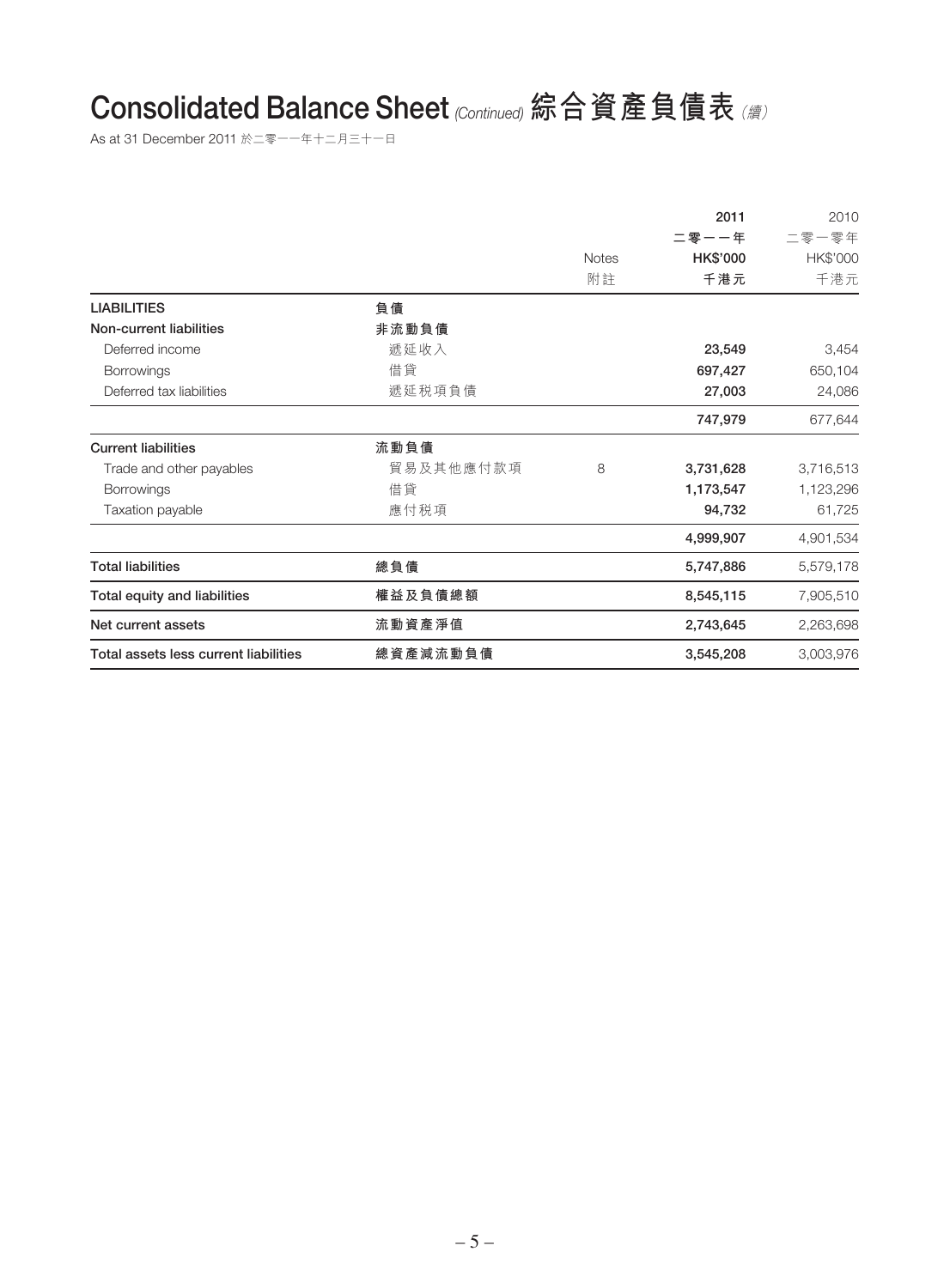### 1. GENERAL INFORMATION

VST Holdings Limited (the "Company") and its subsidiaries (together the "Group") are principally engaged in the distribution of information technology ("IT") products, provider of enterprise systems and IT services.

The Company is a limited liability company incorporated in the Cayman Islands. Its principal place of business is at Unit 3312, 33th Floor, China Merchants Tower, Shun Tak Centre, 200 Connaught Road Central, Hong Kong.

The Company's shares are listed on the Main Board of The Stock Exchange of Hong Kong Limited (the "Stock Exchange").

These financial statements are presented in thousands of Hong Kong dollars (HK\$'000), unless otherwise stated. These financial statements have been approved for issue by the Board of Directors on 22 March 2012.

### 2. BASIS OF PREPARATION

These financial statements have been prepared in accordance with all applicable Hong Kong Financial Reporting Standards ("HKFRSs"), which collective term includes all applicable individual Hong Kong Financial Reporting Standards, Hong Kong Accounting Standards ("HKASs") and Interpretations issued by the Hong Kong Institute of Certified Public Accountants ("HKICPA"), accounting principles generally accepted in Hong Kong and the disclosure requirements of the Hong Kong Companies Ordinance. These financial statements also comply with the applicable disclosure provisions of the Rules Governing the Listing of Securities on the Stock Exchange.

The accounting policies adopted are consistent with those used in the Group's annual financial statements for the year ended 31 December 2010, except for the changes in accounting policies as explained below.

### 1. **一般資料**

偉仕控股有限公司(「本公司」)及其附屬 公司(統稱「本集團」)之主要業務為分銷 資訊科技(「資訊科技」)產品,供應企業 系統及資訊科技服務。

本公司為在開曼群島註冊成立之有限 公司。其主要營業地點為香港干諾道中 200號信德中心招商局大廈33樓3312室。

本公司股份於香港聯合交易所有限公司 (「聯交所」)主板上市。

除非另有說明外,該等財務報表以千港 元(千港元)呈列。該等財務報表已於二 零一二年三月二十二日獲董事會批准刊 發。

### 2. **編製基準**

該等財務報表乃根據所有適用香港財務 報告準則(「香港財務報告準則」)編製, 包括香港會計師公會(「香港會計師公 會」)刊發之所有個別適用之香港財務 報告準則、香港會計準則(「香港會計準 則」)及詮釋、香港公認會計原則及香港 《公司條例》之披露規定。該等財務報表 亦符合聯交所證券上巿規則適用之披露 規定。

所採納之會計政策乃與於本集團截至二 零一零年十二月三十一日止年度之年度 財務報表所用之會計政策一致,惟下文 所解釋之會計政策變動除外。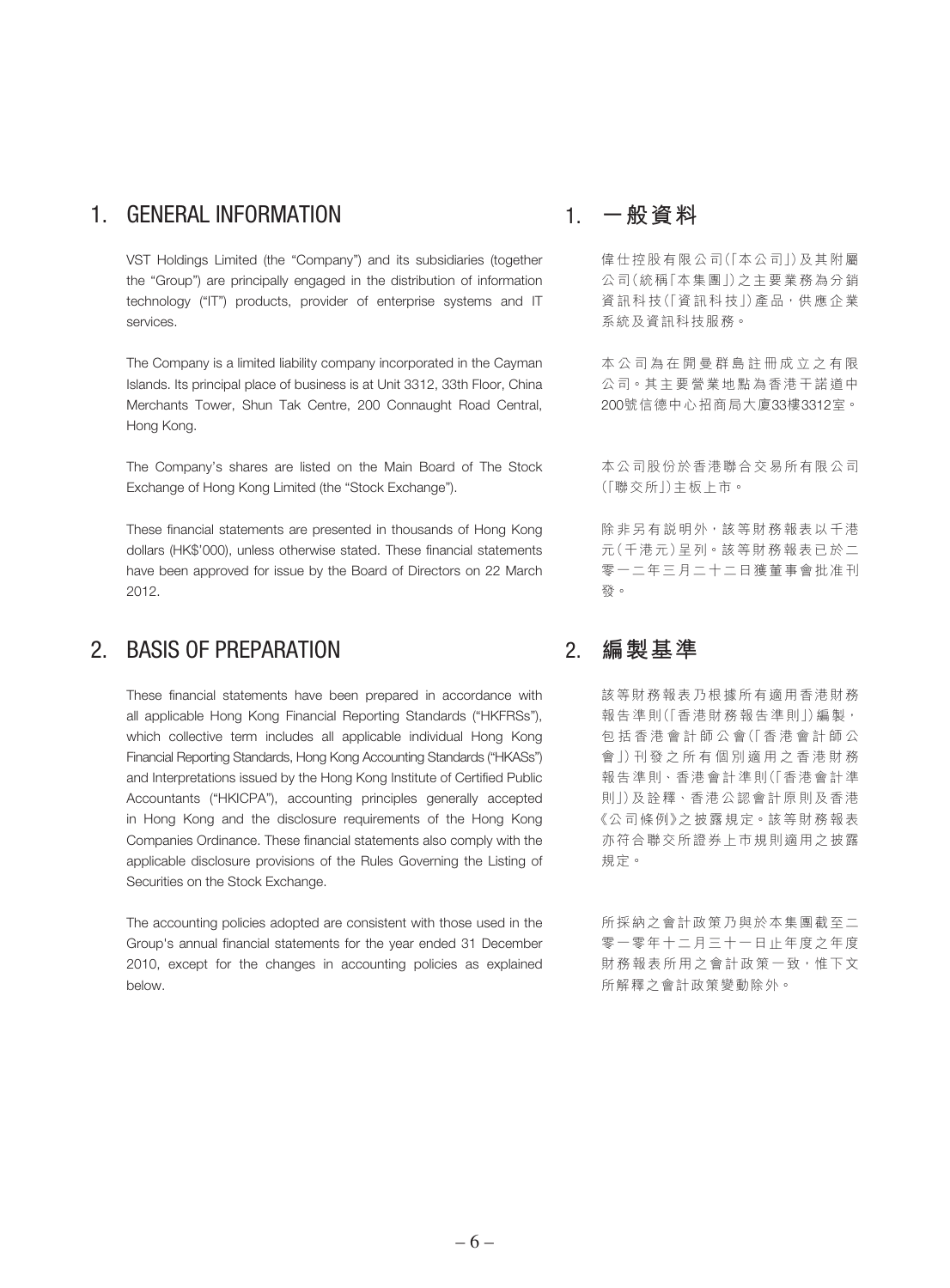### 2. BASIS OF PREPARATION (continued)

The HKICPA has issued a number of amendments to HKFRSs and one new Interpretation that are first effective for the current accounting period of the Group and the Company. Of these, the following developments are relevant to the Group's financial statements:

- HKAS 24 (revised 2009), Related party disclosures
- Improvements to HKFRSs (2010)

HKAS 24 (revised 2009) revises the definition of a related party. As a result, the Group has re-assessed the identification of related parties and concluded that the revised definition does not have any material impact on the Group's related party disclosures in the current and previous years. HKAS 24 (revised 2009) also introduces modified disclosure requirements for government-related entities. This does not impact the Group because the Group is not a government-related entity.

Improvements to HKFRSs (2010) omnibus standard introduces a number of amendments to the disclosure requirements in HKFRS 7, Financial instruments: Disclosures. These amendments do not have any material impact on the classification, recognition and measurements of the amounts recognised in the financial statements in the current and previous years.

The Group has not applied any new standard or interpretation that is not yet effective for the current accounting period.

### 2. **編製基準**(續)

香港會計師公會已頒佈於本集團及本公 司本會計期間首次生效之若干香港財務 報告準則之修訂及一項新詮釋。其中, 下列該等變動乃與本集團之財務報表相 關:

- ‧ 香港會計準則第24號(二零零九年 經修訂),關連方披露
- ‧ 香港財務報告準則的改進(二零一 零年)

香港會計準則第24號(二零零九年 經修訂)對關連人士的定義作出修 訂。因此,本集團已重新評估關連 人士的識別方法,並認為該經修訂 定義對本集團於本年度及過往年 度的關連人士披露並無任何重大 影響。香港會計準則第24號(二零 零九年經修訂)亦對政府相關實體 的披露規定作出修改。由於本集團 並非政府相關實體,故此修訂對本 集團並無影響。

香港財務報告準則的改進(二零一 零年)綜合準則對香港財務報告準 則第7號金融工具:披露的披露規 定作出多項修訂。該等修訂對本年 度及過往年度於財務報表內確認 金額的分類、確認及計量並無任何 重大影響。

本集團並無應用任何於本會計期 間並未生效之新準則或詮釋。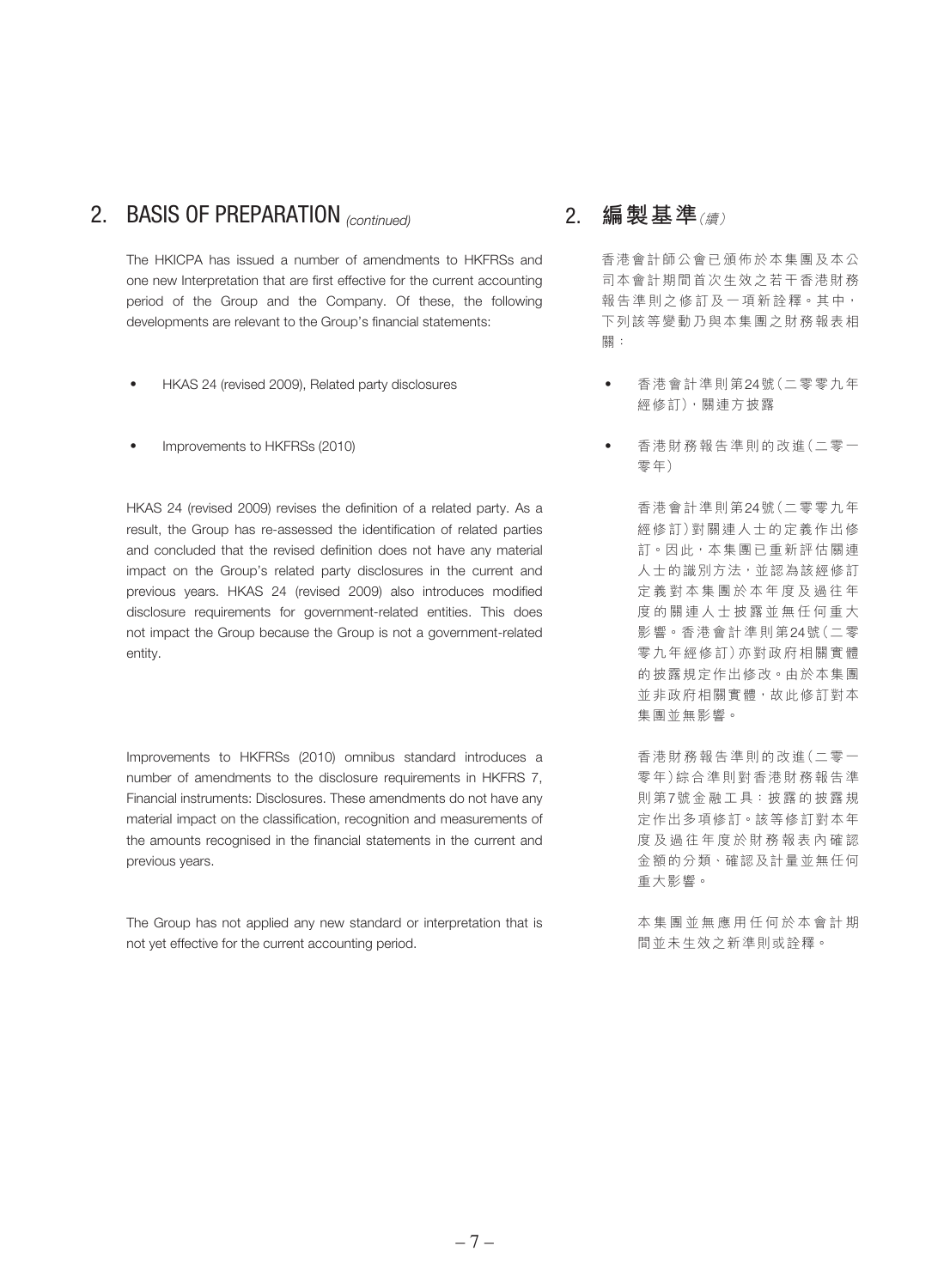### 3. TURNOVER AND SEGMENT INFORMATION

Segment information has been prepared in a manner consistent with the information used by the Group's most senior executive management for the purposes of assessing segment performance and allocating resources between segments. The Group's most senior executive management has been identified as the Board. In this regard, the Group's senior executive management monitors the results attributable to each reportable segment on the following bases:

Revenue and expenses are allocated to the reportable segments with reference to sales generated by those segments and the expenses incurred by those segments.

The measure used for reporting segment profit is the segment results, including items specifically attributed to individual segments, such as directors' and auditors' remuneration and other administration costs within the segment.

Information regarding the Group's reportable segments for the purposes of resource allocation and assessment of segment performance for the year is set out below.

#### (a) Business segments

The main business segments of the Group are the following:

### 3. **營業額及分部資料**

分部資料乃按照本集團之最高層行政管 理人員就評估分部表現及分部間資源配 置所用資料一致之方式而編製。本集團 之最高層行政管理人員為董事會。就此 而言,本集團之高層行政管理人員按以 下基準監控各可呈報分部應佔之業績:

收益及開支按可報告分部產生的銷售額 及產生的開支分配至該等分部。

報告分部溢利之計量方法為分部業績, 包括個別分部特別應佔的項目,例如董 事及核數師酬金及其他分部內行政開 支。

年內本集團就資源分配及評估分部表現 之可報告分部資料如下:

(a) 業務分部

本集團的主要業務分部如下:

| Segments<br>分部      | <b>Principal activities</b><br>主要業務                                                  |
|---------------------|--------------------------------------------------------------------------------------|
|                     |                                                                                      |
| <b>Distribution</b> | Distribution of IT products (desktop PCs, notebooks, tablets, handhelds, printers,   |
|                     | CPUs, hard disk, memory device, etc) for the commercial and consumer markets.        |
| 分銷                  | 於商業及消費市場分銷資訊科技產品(桌上電腦、筆記本型電腦、平板電腦、                                                   |
|                     | 手提電腦、打印機、中央處理器、硬盤、記憶體等)。                                                             |
| Enterprise systems  | Provider of enterprise system tools (middleware, operating systems, Unix/NT servers, |
|                     | databases, storage and security products) for IT infrastructure.                     |
| 企業系統                | 資訊科技基礎設施的企業系統工具(中間件、操作系統、Unix/NT伺服器、數據                                               |
|                     | 庫、儲存及保安產品)供應商。                                                                       |
| <b>IT</b> services  | IT infrastructure design and implementation, training, maintenance and support       |
|                     | services.                                                                            |
| 資訊科技服務              | 資訊科技基礎設施設計及執行、培訓、維修及支援服務。                                                            |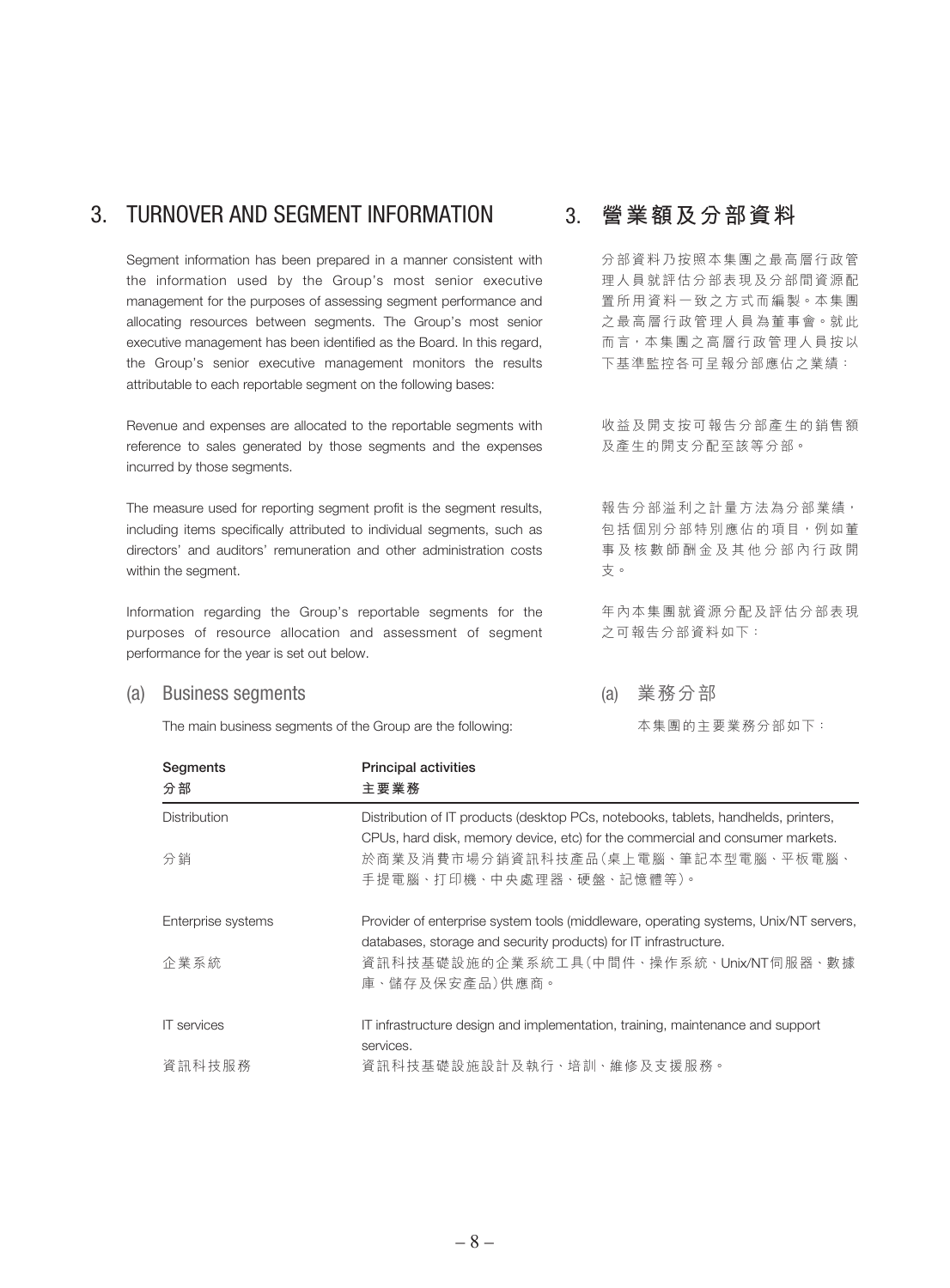### 3. TURNOVER AND SEGMENT INFORMATION <sub>(continued)</sub> 3. 營業額及分部資料(續)

### (a) Business segments (continued)

The segment results for the year ended 31 December 2011 are as follows:

### (a) 業務分部(續)

截至二零一一年十二月三十一日 止年度的分部業績如下:

|                                                                            |          |                     | Enterprise      |                          |                 |
|----------------------------------------------------------------------------|----------|---------------------|-----------------|--------------------------|-----------------|
|                                                                            |          | <b>Distribution</b> | systems         | <b>IT</b> services<br>資訊 | Group           |
|                                                                            |          | 分銷                  | 企業系統            | 科技服務                     | 本集團             |
|                                                                            |          | HK\$'000            | <b>HK\$'000</b> | <b>HK\$'000</b>          | <b>HK\$'000</b> |
|                                                                            |          | 千港元                 | 千港元             | 千港元                      | 千港元             |
| Total segment revenue                                                      | 分部收益總額   | 26,772,547          | 5,669,718       | 174,793                  | 32,617,058      |
| Segment results                                                            | 分部業績     | 544,345             | 145,156         | 11,142                   | 700,643         |
| Finance costs                                                              | 財務費用     |                     |                 |                          | (103, 654)      |
|                                                                            |          |                     |                 |                          | 596,989         |
| Share of associates' profits                                               | 分佔聯營公司溢利 |                     |                 |                          | 37,592          |
| Profit before taxation                                                     | 除税前溢利    |                     |                 |                          | 634,581         |
| Taxation                                                                   | 税項       |                     |                 |                          | (145, 787)      |
| Profit for the year                                                        | 年內溢利     |                     |                 |                          | 488,794         |
| Depreciation of property,                                                  | 物業、廠房及   |                     |                 |                          |                 |
| plant and equipment                                                        | 設備折舊     |                     |                 |                          | 16,519          |
| Reportable segment assets                                                  | 可報告分部資產  | 4,985,592           | 1,228,681       | 34.056                   | 6,248,329       |
| The segment results for the year ended 31 December 2010 are<br>as follows: |          |                     |                 | 止年度的分部業績如下:              | 截至二零一零年十二月三十一日  |
|                                                                            |          |                     | Enterprise      |                          |                 |
|                                                                            |          | Distribution        | systems         | <b>IT</b> services<br>資訊 | Group           |
|                                                                            |          | 分銷                  | 企業系統            | 科技服務                     | 本集團             |
|                                                                            |          | HK\$'000            | <b>HK\$'000</b> | HK\$'000                 | HK\$'000        |
|                                                                            |          | 千港元                 | 千港元             | 千港元                      | 千港元             |
| Total segment revenue                                                      | 分部收益總額   | 19,617,859          | 6,455,313       | 139,428                  | 26,212,600      |
| Segment results                                                            | 分部業績     | 361,520             | 172,858         | 6,618                    | 540,996         |

|                                                  |                | <b>Distribution</b><br>分銷<br><b>HK\$'000</b><br>千港元 | Enterprise<br>systems<br>企業系統<br><b>HK\$'000</b><br>千港元 | <b>IT</b> services<br>資訊<br>科技服務<br>HK\$'000<br>千港元 | Group<br>本集團<br><b>HK\$'000</b><br>千港元 |
|--------------------------------------------------|----------------|-----------------------------------------------------|---------------------------------------------------------|-----------------------------------------------------|----------------------------------------|
| Total segment revenue                            | 分部收益總額         | 19,617,859                                          | 6,455,313                                               | 139,428                                             | 26,212,600                             |
| Segment results<br>Finance costs                 | 分部業績<br>財務費用   | 361,520                                             | 172,858                                                 | 6,618                                               | 540,996<br>(60, 552)                   |
| Share of associates' profits                     | 分佔聯營公司溢利       |                                                     |                                                         |                                                     | 480,444<br>29,919                      |
| Profit before taxation<br>Taxation               | 除税前溢利<br>税項    |                                                     |                                                         |                                                     | 510,363<br>(102, 305)                  |
| Profit for the year                              | 年內溢利           |                                                     |                                                         |                                                     | 408,058                                |
| Depreciation of property,<br>plant and equipment | 物業、廠房及<br>設備折舊 |                                                     |                                                         |                                                     | 15,475                                 |
| Reportable segment assets                        | 可報告分部資產        | 4,483,112                                           | 1,718,974                                               | 30,924                                              | 6,233,010                              |

The Group's customer base is diversified and includes only one customer with whom transactions have exceeded 10% of the Group's revenues. Distribution revenue from this customer amounted to approximately HK\$3,334,000,000 (2010: HK\$1,983,000,000).

本集團的客戶群多元化,僅包括一 名交易額超過本集團收益10%的客 戶。來自該名客戶的分銷收益約達 3,334,000,000港 元(二 零 一 零 年: 1,983,000,000港元)。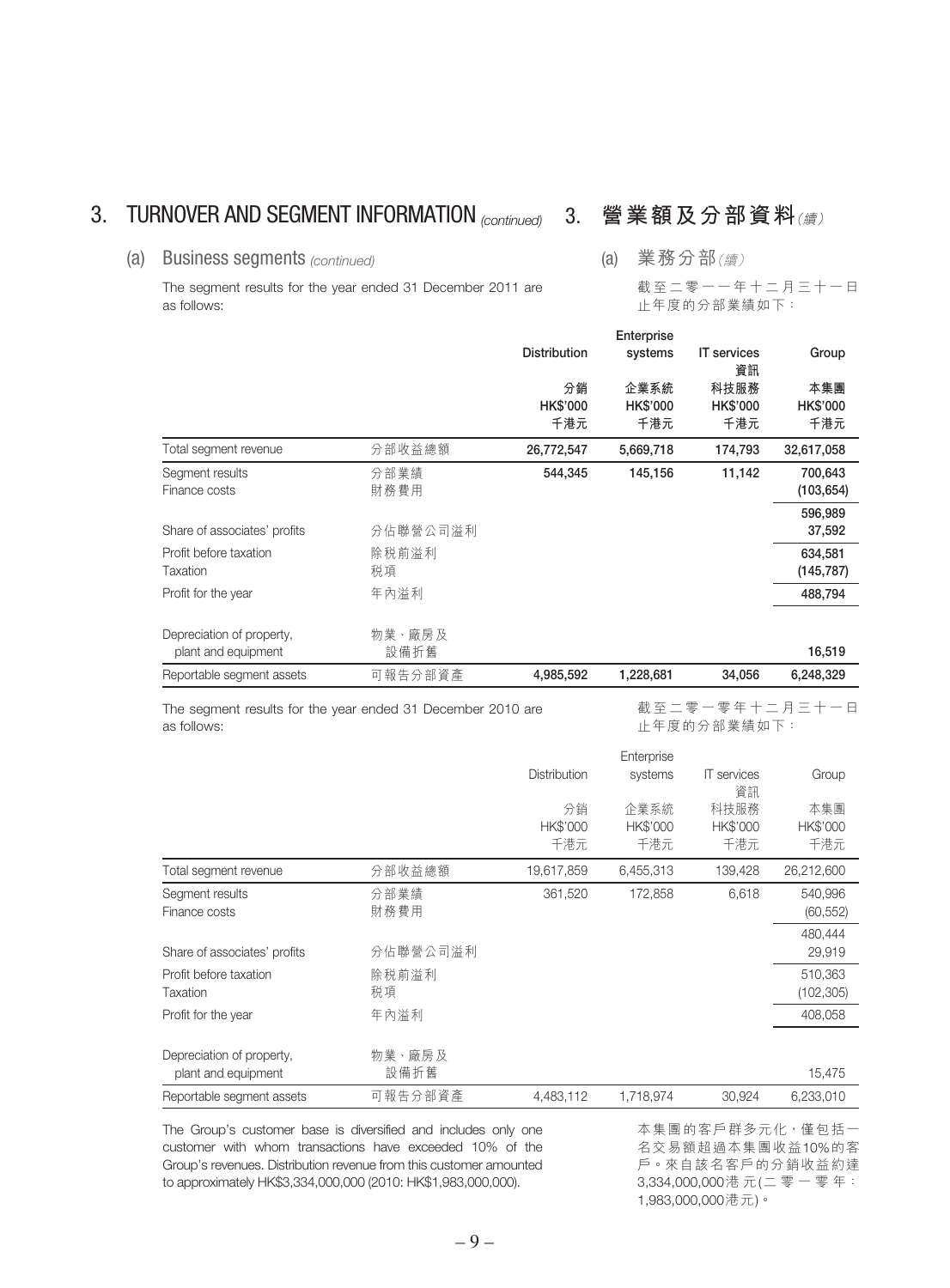## 3. TURNOVER AND SEGMENT INFORMATION (continued)

(b) Reconciliations of reportable segment profit or loss and assets

### Profit

Reconciliation of segment profit to the profit for the year in the consolidated income statement is not presented as the segment profit is the same as the profit for the year presented in the consolidated income statement.

## 3. **營業額及分部資料**(續)

(b) 可報告分部溢利或虧損及 資產的對賬

> 溢利 由於分部溢利與綜合損益表所呈 列的年內溢利相同,故並無呈列綜 合損益表內分部溢利與年內溢利 的對賬。

|                                   |                 | 2011            | 2010      |
|-----------------------------------|-----------------|-----------------|-----------|
|                                   |                 | 二零一一年           | 二零一零年     |
|                                   |                 | <b>HK\$'000</b> | HK\$'000  |
|                                   |                 | 千港元             | 千港元       |
| Assets                            | 資產              |                 |           |
| Reportable segment assets         | 可報告分部資產         | 6,248,329       | 6,233,010 |
| Goodwill                          | 商譽              | 327,689         | 330,370   |
| Interest in associates            | 於聯營公司的權益        | 277,047         | 252,005   |
| Deferred tax assets               | 遞延税項資產          | 49,622          | 42,008    |
| Other receivables and prepayments | 其他應收款項及預付款項     | 69,294          | 32,866    |
| Cash and cash equivalents         | 現 金 及 現 金 等 價 物 | 1,573,134       | 1,015,251 |
| Consolidated total assets         | 綜合總資產           | 8.545.115       | 7.905.510 |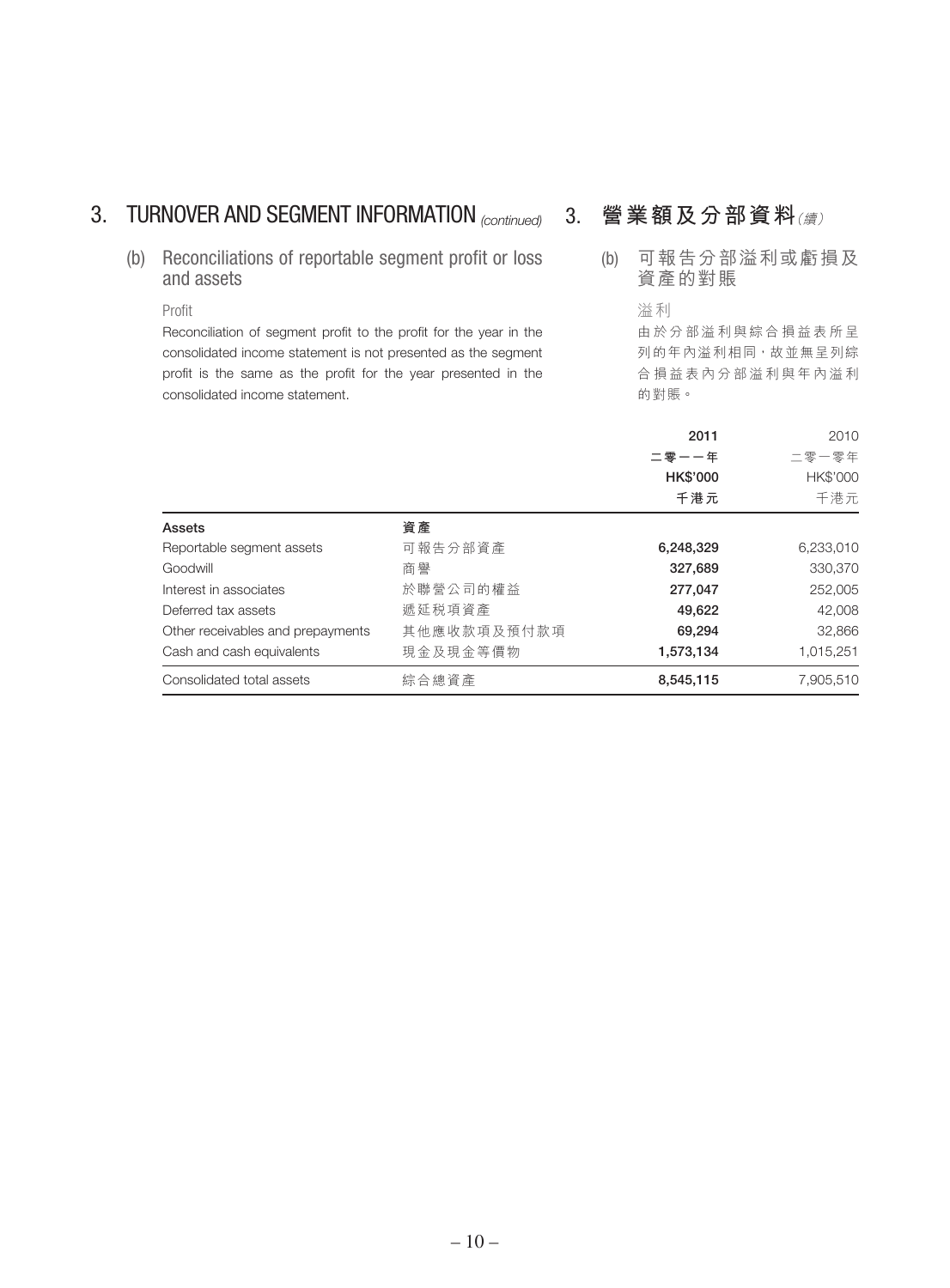### 3. TURNOVER AND SEGMENT INFORMATION <sub>(continued)</sub> 3. 營業額及分部資料(續)

(c) 地區資料

(c) Geographical information

The Group's two business segments operate principally in North Asia and South East Asia.

本集團的兩個業務分部主要在北 亞及東南亞經營。

|                       |        | 2011<br>二零一一年   | 2010<br>二零一零年 |
|-----------------------|--------|-----------------|---------------|
|                       |        | <b>HK\$'000</b> | HK\$'000      |
|                       |        | 千港元             | 千港元           |
| Revenue               | 收益     |                 |               |
| North Asia            | 北亞     | 24,701,806      | 18,766,450    |
| South East Asia       | 東南亞    | 7,915,252       | 7,446,150     |
| Total segment revenue | 分部收益總額 | 32,617,058      | 26,212,600    |

Revenue is allocated based on the country in which the customer is located.

收益根據客戶所在地區劃分。

|                           |         | 2011            | 2010      |
|---------------------------|---------|-----------------|-----------|
|                           |         | 二零一一年           | 二零一零年     |
|                           |         | <b>HK\$'000</b> | HK\$'000  |
|                           |         | 千港元             | 千港元       |
| Assets                    | 資產      |                 |           |
| North Asia                | 北亞      | 4,305,212       | 4,367,760 |
| South East Asia           | 東南亞     | 1,943,117       | 1,865,250 |
| Reportable segment assets | 可報告分部資產 | 6,248,329       | 6,233,010 |

Reportable segment assets are allocated based on where the assets are located.

可報告分部資產根據資產所在地 劃分。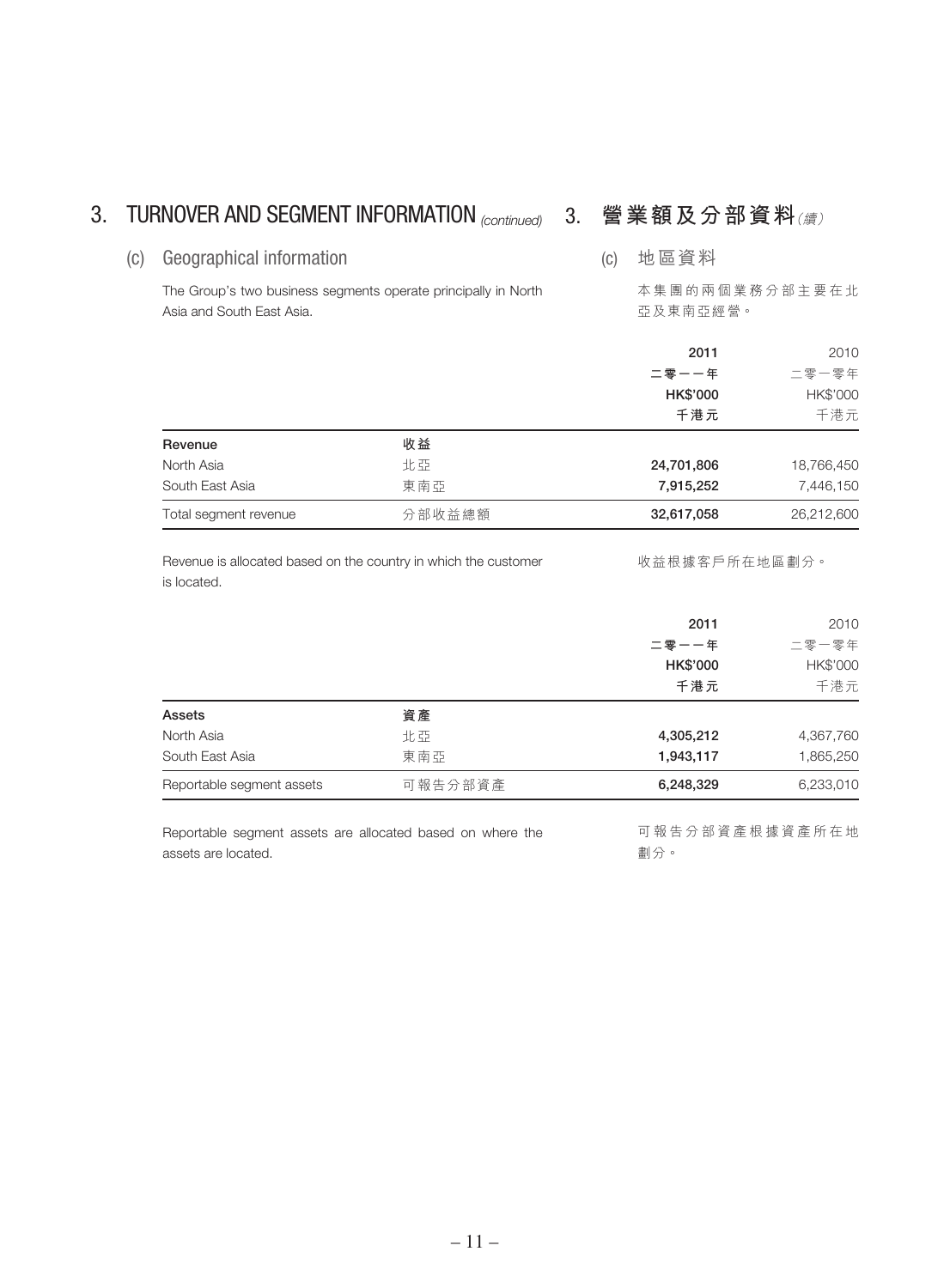### 4. TAXATION

### 4. **稅項**

The amount of taxation charged to the consolidated income statement represents:

於綜合損益表扣除之稅項乃指:

|                                     |             | 2011<br>二零一一年<br><b>HK\$'000</b><br>千港元 | 2010<br>二零一零年<br>HK\$'000<br>千港元 |
|-------------------------------------|-------------|-----------------------------------------|----------------------------------|
| Current taxation                    | 本期税項        |                                         |                                  |
| - Hong Kong Profits Tax             | 一香港利得税      | 58,464                                  | 12,795                           |
| - Overseas taxation                 | 一海外税項       | 91,865                                  | 83.898                           |
| (Over)/under-provision of Hong Kong | 過往年度香港利得税   |                                         |                                  |
| Profits Tax in prior years          | (超額撥備)/撥備不足 | (219)                                   | 340                              |
| Under/(over)-provision of overseas  | 過往年度海外税項    |                                         |                                  |
| taxation in prior years             | 撥備不足/(超額撥備) | 1,679                                   | (1,054)                          |
| Deferred taxation                   | 遞延税項        | (6,002)                                 | 6,326                            |
|                                     |             | 145,787                                 | 102,305                          |

Hong Kong Profits Tax has been provided at the rate of 16.5% (2010: 16.5%) on the estimated assessable profit for the year ended 31 December 2011.

Overseas taxation has been calculated based on the estimated assessable profit for the year at rates of taxation prevailing in the countries in which the entities comprising the Group operate.

### 5. PROPOSED DIVIDENDS ATTRIBUTABLE TO EQUITY SHAREHOLDERS

香港利得稅乃按截至二零一一年十二月 三十一日止年度內估計應課稅溢利以 16.5%稅率(二零一零年:16.5%)提撥準 備。

海外稅項按年內之估計應課稅溢利以本 集團旗下實體經營所在國家當時的税率 計算。

### 5. **建議權益持有人應佔股 息**

|                                                                                                         |                                      | 2011<br>二零一一年   | 2010<br>二零一零年   |
|---------------------------------------------------------------------------------------------------------|--------------------------------------|-----------------|-----------------|
|                                                                                                         |                                      | <b>HK\$'000</b> | <b>HK\$'000</b> |
|                                                                                                         |                                      | 千港元             | 千港元             |
| Final dividend proposed after the<br>balance sheet date of HK8 cents (2010: Nil)<br>per ordinary share. | 於結算日後擬派末期股息<br>每股普通股8港仙<br>(二零一零年:無) | 100,000         |                 |

The final dividend proposed after the balance sheet date has not been recognised as a liability at the balance sheet date.

於結算日後擬派末期股息並無於結算日 確認為負債。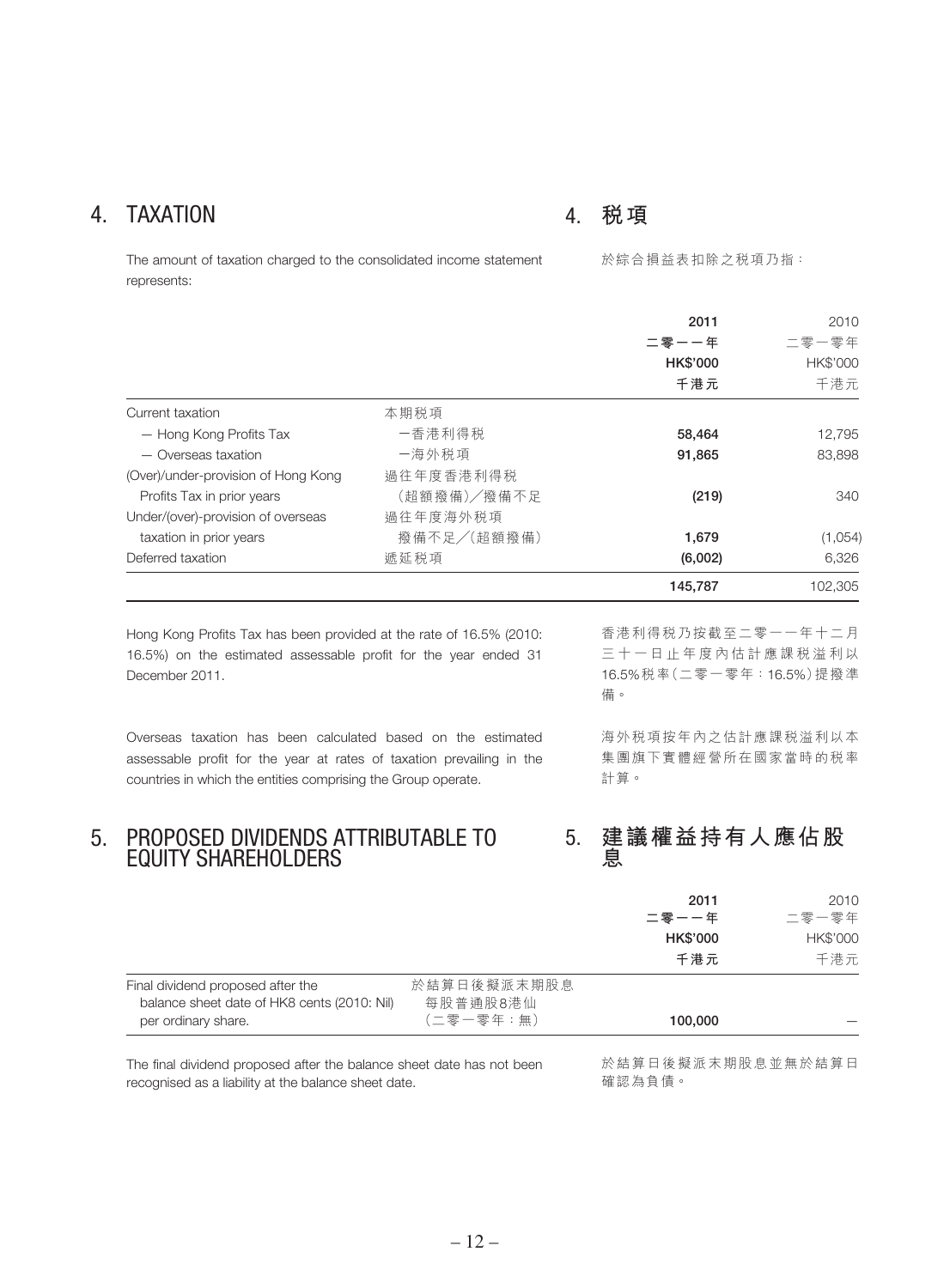### 6. EARNINGS PER SHARE

#### **Basic**

The calculation of basic earnings per share for the year is based on the profit attributable to equity shareholders of the Company of HK\$462,516,000 (2010: HK\$370,280,000) and the weighted average of 1,256,898,000 shares (2010: 1,258,889,000 shares) in issue during the year.

### 6. **每股盈利**

### 基本

本年度每股基本盈利乃按本公司權益持 有人應佔溢利462,516,000港 元(二零一 零 年:370,280,000港元)以及年內已發 行股份之加權平均數1,256,898,000股(二 零一零年:1,258,889,000股)而計算。

|                                                                          |                          | 2011<br>二零一一年 | 2010<br>二零一零年 |
|--------------------------------------------------------------------------|--------------------------|---------------|---------------|
| Issued ordinary shares at<br>1 January (thousands)                       | 於一月一日已發行普通股(千計)          | 1,258,889     | 1,258,889     |
| Repurchase for own shares (thousands)                                    | 購回本身股份(千計)               | (1,991)       |               |
| Weighted average number of ordinary<br>shares at 31 December (thousands) | 於十二月三十一日<br>普通股加權平均數(千計) | 1,256,898     | 1,258,889     |
| Basic earnings per share<br>(HK cents per share)                         | 每股基本盈利<br>〔每股港仙〕         | 36.80         | 29.41         |

### Diluted

The calculation of diluted earnings per share for the year is based on the profit attributable to equity shareholders of the Company of HK\$462,516,000 (2010: HK\$370,280,000) and the weighted average number of shares of 1,260,398,000 (2010: 1,262,700,000 shares), calculated as follows:

#### 攤薄

本年度之每股攤薄盈利乃按本公司權益 持有人應佔溢利462,516,000港 元(二零 一 零 年:370,280,000港元)及股份加權 平均數1,260,398,000股(二零一零年: 1,262,700,000股)計算如下:

|                                                                                                                                         |                                            | 2011<br>二零一一年      | 2010<br>二零一零年      |
|-----------------------------------------------------------------------------------------------------------------------------------------|--------------------------------------------|--------------------|--------------------|
| Weighted average number of ordinary<br>shares in issue (thousands)<br>Adjustment for assumed conversion of<br>share options (thousands) | 已發行普通股加權平均數<br>(千計)<br>假設購股權獲轉換之調整<br>(千計) | 1,256,898<br>3.500 | 1,258,889<br>3.811 |
| Weighted average number of ordinary<br>shares for diluted earnings per share<br>(thousands)                                             | 計算每股攤薄盈利之<br>普通股加權平均數<br>(千計)              | 1,260,398          | 1,262,700          |
| Diluted earnings per share<br>(HK cents per share)                                                                                      | 每股攤薄盈利<br>〔每股港仙〕                           | 36.70              | 29.32              |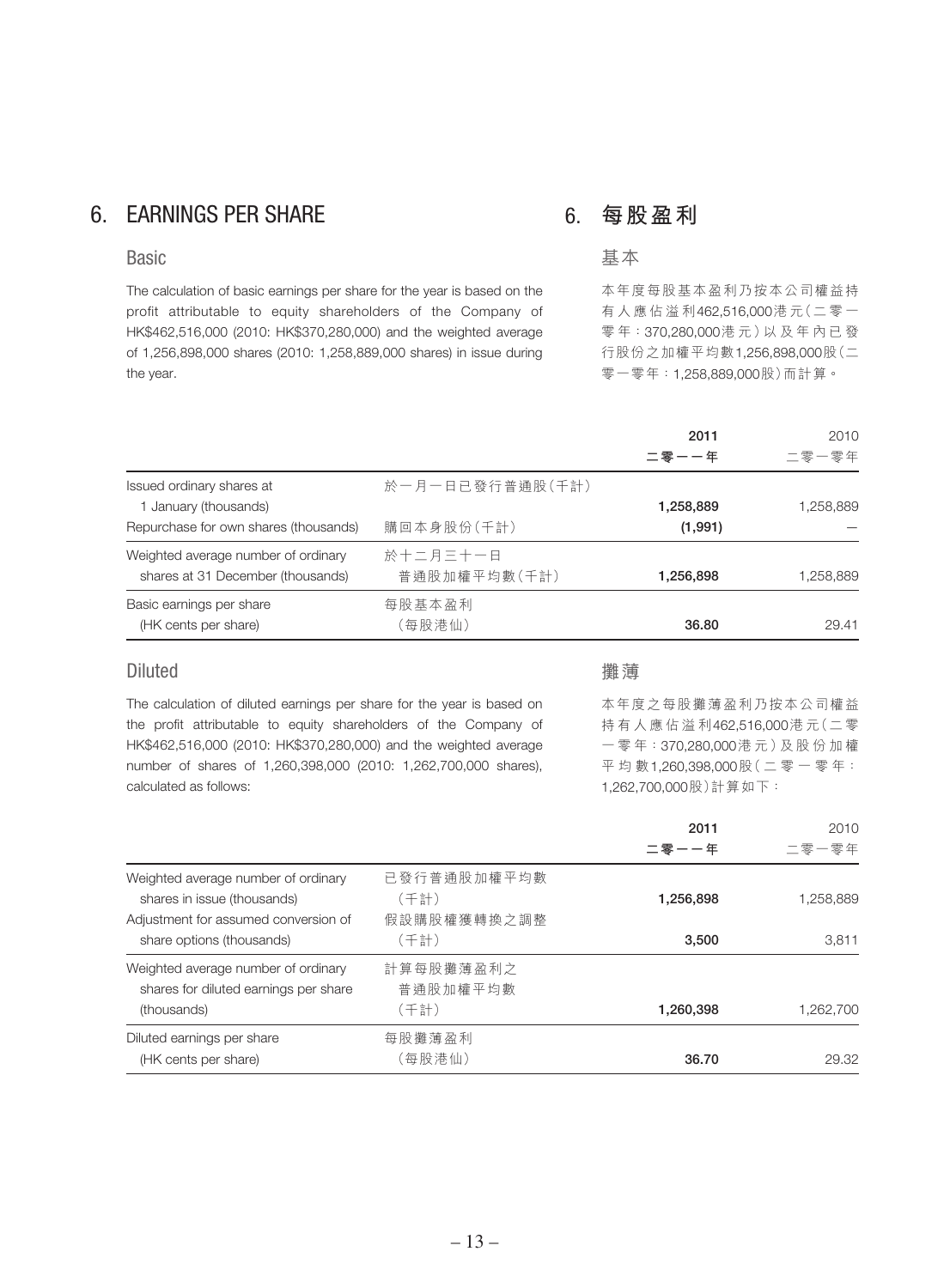## 7. TRADE AND OTHER RECEIVABLES 7. **貿易及其他應收款項**

|                                     |             | 2011            | 2010      |
|-------------------------------------|-------------|-----------------|-----------|
|                                     |             | 二零一一年           | 二零一零年     |
|                                     |             | <b>HK\$'000</b> | HK\$'000  |
|                                     |             | 千港元             | 千港元       |
| Trade receivables, net              | 貿易應收款項淨額    | 3,429,086       | 3,593,978 |
| Other receivables and prepayments   | 其他應收款項及預付款項 | 599,104         | 570,387   |
| Deferred expenses                   | 遞延開支        | 34,762          |           |
|                                     |             | 4,062,952       | 4,164,365 |
| Less: Non-current deferred expenses | 減:非即期遞延開支   | (19, 854)       |           |
|                                     |             | 4,043,098       | 4,164,365 |
|                                     |             |                 |           |

There is no concentration of credit risk with respect to trade and other receivables as the Group has large number of customers and counterparties.

The Group grants credit period to third party customers ranging from 7 to 150 days, which may be extended for selected customers depending on their trade volume and settlement history with the Group. The ageing analysis of net trade receivables by invoice date is as follows:

由於本集團有大量客戶及交易對手,故 本集團的貿易及其他應收款項並無信貸 集中風險。

本集團給予第三方客戶之信貸期介乎7 至150日,而 個別客戶之信貸期可予延 長,視乎彼等與本集團之交易量及付款 紀錄而定。貿易應收款項淨額按發票日 期進行之賬齡分析如下:

|                |        | 2011            | 2010      |
|----------------|--------|-----------------|-----------|
|                |        | 二零一一年           | 二零一零年     |
|                |        | <b>HK\$'000</b> | HK\$'000  |
|                |        | 千港元             | 千港元       |
| $0 - 30$ days  | 0至30日  | 2,220,954       | 2,109,784 |
| $31 - 60$ days | 31至60日 | 601,529         | 923,705   |
| $61 - 90$ days | 61至90日 | 226,079         | 314,609   |
| Over 90 days   | 超過90日  | 380,524         | 245,880   |
|                |        | 3,429,086       | 3,593,978 |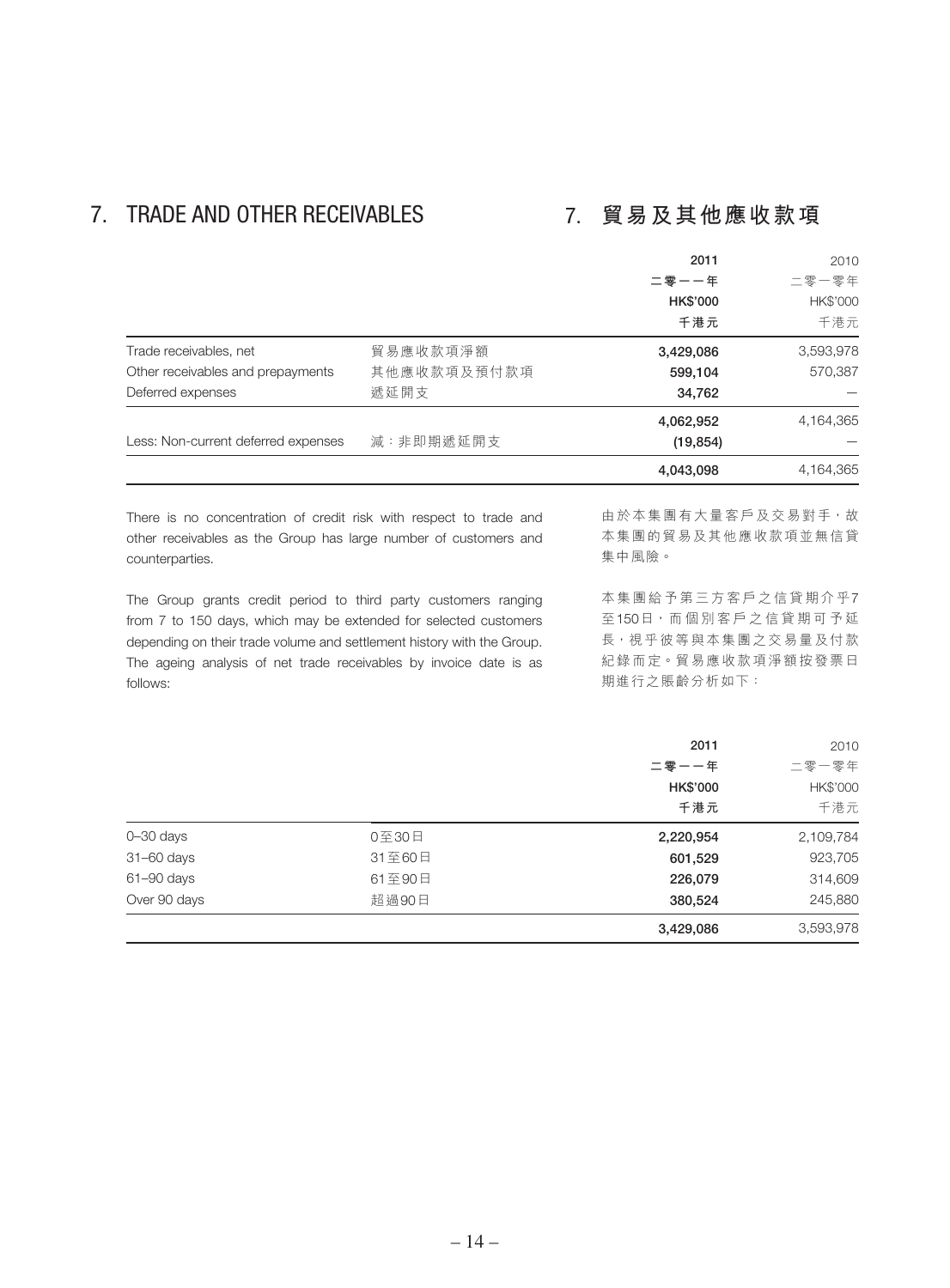## 8. TRADE AND OTHER PAYABLES 8. **貿易及其他應付款項**

|                                   |             | 2011            | 2010      |
|-----------------------------------|-------------|-----------------|-----------|
|                                   |             | 二零一一年           | 二零一零年     |
|                                   |             | <b>HK\$'000</b> | HK\$'000  |
|                                   |             | 千港元             | 千港元       |
| Trade payables                    | 貿易應付款項      | 3,398,019       | 3,354,143 |
| Other payables and accruals       | 其他應付款項及應計款項 | 314,748         | 357,086   |
| Deferred income                   | 遞延收入        | 42,410          | 8,738     |
|                                   |             | 3,755,177       | 3,719,967 |
| Less: non-current deferred income | 減:非流動遞延收入   | (23, 549)       | (3,454)   |
|                                   |             | 3,731,628       | 3,716,513 |

The Group's suppliers grant credit periods ranging from 30 to 90 days to the Group. The ageing analysis of trade payables is as follows:

本集團之供應商給予本集團之信貸期介 乎30至90日。貿易應付款項之賬齡分析 如下:

|               |       | 2011            | 2010      |
|---------------|-------|-----------------|-----------|
|               |       | 二零一一年           | 二零一零年     |
|               |       | <b>HK\$'000</b> | HK\$'000  |
|               |       | 千港元             | 千港元       |
| $0 - 60$ days | 0至60日 | 3,269,280       | 3,307,467 |
| Over 60 days  | 超過60日 | 128,739         | 46,676    |
|               |       | 3,398,019       | 3,354,143 |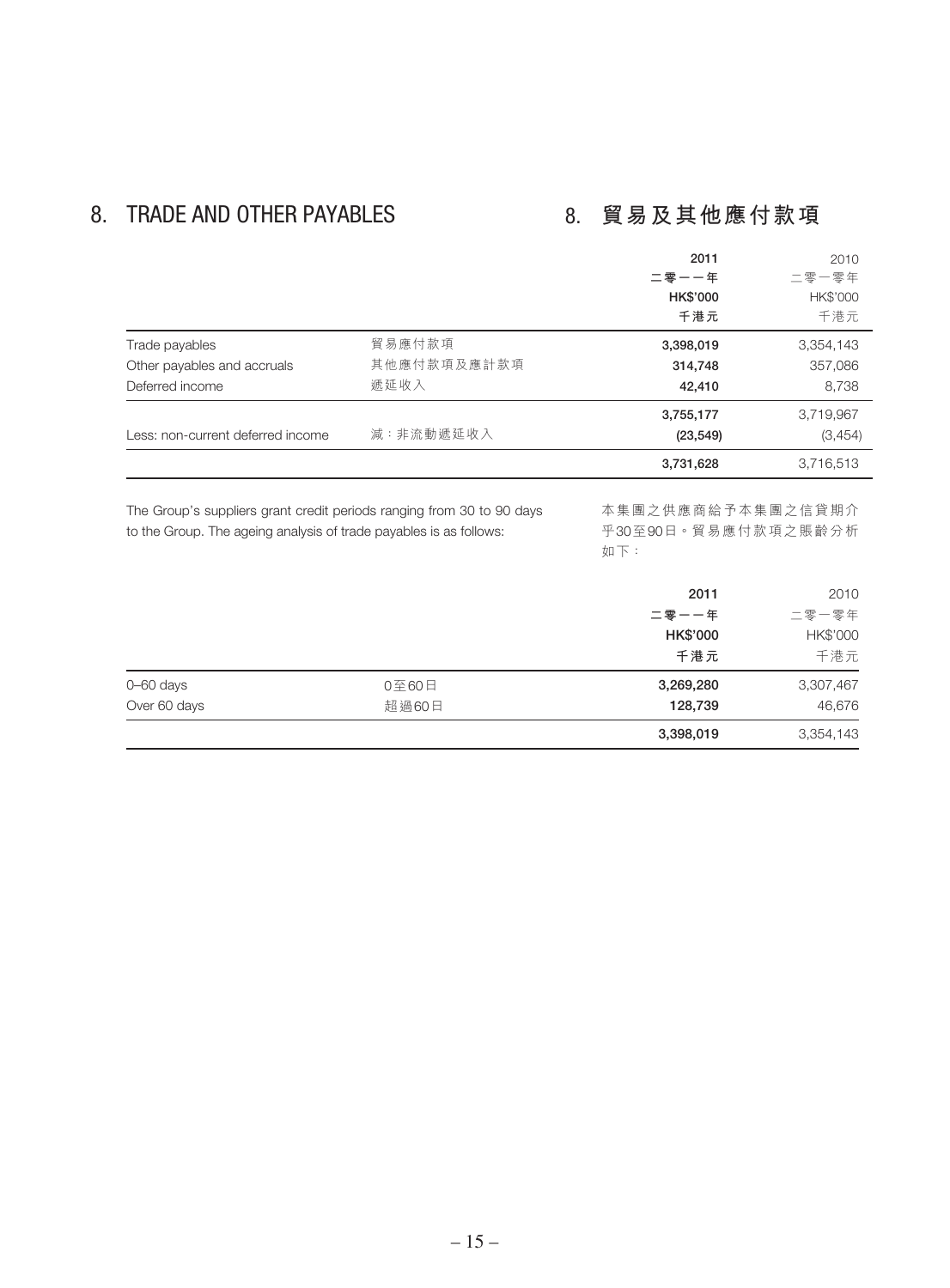## Management Discussion and Analysis **管理層討論及分析**

### BUSINESS REVIEW

2011 has been a challenging year. We had the earthquake and tsunami in Japan and the floods in Thailand resulted in supply chain disruptions to the electronics industry. We also have uncertainty surrounded the Eurozone debt crisis. Despite these challenges, we have continued to grow our business and strengthen our relationships with our vendors, customers and bankers. We have continued to widen our product range, enlarge our distribution network and improve our operational efficiency.

The Group's turnover for the year ended 31 December 2011 was HK\$32,617,058,000 (2010: HK\$26,212,600,000). The Group has shown strong growth in the distribution segment, driven by increased sales of media tablets, desktops, notebooks, CPUs and hard disks. In the enterprise systems segment, due to the strong demand last year, FY2011 was relatively weaker, impacted by slower demand in IT infrastructure tools, such as servers, databases and storage products.

Gross profit for the year ended 31 December 2011 amounted to HK\$1,513,443,000 (2010: HK\$1,152,535,000). Operating profit for the year ended 31 December 2011 amounted to HK\$700,643,000 (2010: HK\$540,996,000). Net profit for the year ended 31 December 2011 amounted to HK\$488,794,000 (2010: HK\$408,058,000). Basic earnings per share for the year ended 31 December 2011 amounted to HK36.80 cents (2010: HK29.41 cents) per share.

The Group has achieved another set of excellent results for the year. Leveraging on our diversified products and strong distribution network, the Group further improved its product range and expanded its distribution channels in Asia Pacific. The Group has strong distribution networks with over 25,000 business partners in six countries, including China, Thailand, Malaysia, Singapore, Indonesia and the Philippines, and our businesses have also extended from distribution of IT products for the commercial and consumer markets to provision of enterprise system tools for IT infrastructure, training, maintenance and support services. Our diversified product lines include HP, Apple, Seagate, AMD, Intel, Western Digital, Lenovo, Dell, IBM, Acer, Microsoft, Oracle, Cisco, Asus and many more.

### **業務回顧**

二零一一年充滿挑戰。日本地震和海嘯及泰 國水災,均干擾電子業的供應鏈,而我們亦面 臨有關歐元區債務危機的不明朗因素。儘管 面對該等挑戰,我們的業務增長仍然邁步向 前,與供應商、客戶及銀行的關係更形鞏固。 我們一直持續擴大產品範圍、擴展分銷網絡 並改善營運效率。

本集團截至二零一一年十二月三十一日止年 度的營業額為32,617,058,000港 元(二零一零 年:26,212,600,000港元)。本集團於分銷分部 取得強勁增長,乃由媒體平板電腦、桌上電 腦、筆記本型電腦、中央處理器及硬盤銷售增 加所推動。在企業系統分部方面,由於去年需 求殷切,受到對伺服器、數據庫及儲存產品等 資訊科技基建工具的需求放緩所影響,二零 一一年財政年度的需求相對較弱。

截至二零一一年十二月三十一日止年度的 毛利為1,513,443,000港 元( 二 零 一 零 年: 1,152,535,000港元)。截至二零一一年十二 月三十一日止年度的經營溢利為700,643,000 港 元(二 零 一 零 年:540,996,000港元)。截至 二零一一年十二月三十一日止年度的純利為 488,794,000港元(二零一零年:408,058,000港 元)。截至二零一一年十二月三十一日止年度 的每股基本盈利為每股36.80港 仙(二零一零 年:29.41港仙)。

本集團在過去一年再度取得卓越的成績。憑 藉多元化產品組合及強大的分銷網絡,本集 團進一步優化產品種類及擴大亞太區分銷渠 道。本集團於六個國家(包括中國、泰國、馬 來西亞、新加坡、印尼及菲律賓)擁有強大的 分銷網絡,合共有超過25,000個業務夥伴,而 我們的業務範圍亦由商業及消費市場之資訊 科技產品分銷拓展至為資訊科技基建提供企 業系統工具、培訓、維修及支援服務。本集團 多元化的產品線由眾多供應商提供,如惠普、 蘋果、希捷、AMD、英特爾、西部數據、聯想、 戴爾、IBM、宏碁、微軟、甲骨文、思科、華碩 等。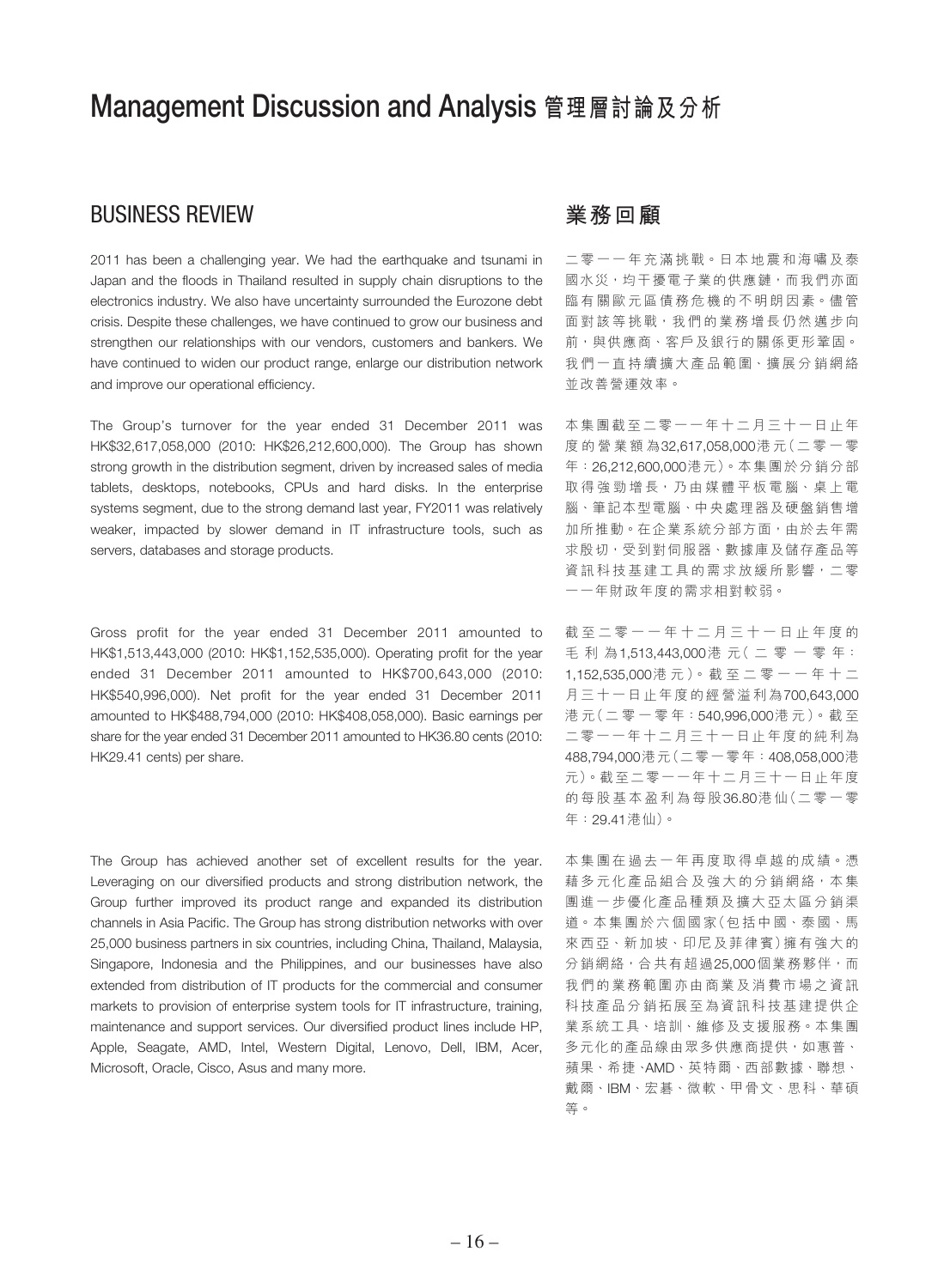### PROSPECTS

The economic uncertainty and supply chain disruptions will continue to impact spending on technology products in the coming months. However, we expect the usage of IT products will continue to penetrate all the markets in which we have operations, resulting in steady continue growth in the long run. Market penetration of computers in China is still low with tremendous potential for growth. The Group plans to continue to strengthen its foothold in the China market, capitalising on our expanding product mix, our comprehensive sales network and dynamic marketing strategy. With good growth in 2011, we have also consolidated our foundation in our South East Asia markets. With our experienced management team, the Group will continue to look for opportunities to work with world famous IT suppliers and continue to expand our product mix and sales channels so to achieve excellent results.

With projected double digit growth for our markets in China and South East Asia, the Group expects to continue growth in the coming year. We will look to further expand our product portfolio, especially in tablets and smartphone products. With the expertise of our experienced management team and extensive and diversified product lines and distribution network, we are in an excellent position to continue to focus on the potential growth of the Group. The Group aims to achieve consistent and healthy operating margin and maximise shareholders' return.

### LIQUIDITY AND FINANCIAL RESOURCES

As at 31 December 2011, the Group's cash and cash equivalents were HK\$1,573,134,000 (2010: HK\$1,015,251,000).

As at 31 December 2011, the Group's borrowings amounted to HK\$1,870,974,000 (2010: HK\$1,773,400,000). The gearing ratio, calculated as borrowings less cash and cash equivalents divided by total equity, was 0.11 as at 31 December 2011 (2010: 0.33).

As at 31 December 2011, the Group recorded total current assets of HK\$7,743,552,000 (2010: HK\$7,165,232,000) and total current liabilities of HK\$4,999,907,000 (2010: HK\$4,901,534,000). The current ratio of the Group, calculated by dividing the total current assets by the total current liabilities, was 1.55 times as at 31 December 2011 (2010: 1.46 times).

### **前景**

經濟的不明朗因素及供應鏈干擾將於未來數 月持續對科技產品消費造成影響。然而,我們 預期資訊科技產品的使用將繼續滲透至我們 經營所在的所有市場,因而可獲得長遠的穩 定及持續增長。中國的電腦市場滲透率仍然 偏低,增長潛力甚為可觀。本集團擬繼續擴充 產品組合、利用全面的銷售網絡以及積極的 營銷策略,以繼續鞏固在中國的市場地位。我 們於二零一一年錄得強勁增長,並已鞏固東 南亞市場的基礎。憑藉經驗豐富的管理團隊, 本集團將繼續尋求機會與世界知名的資訊科 技供應商合作,並持續擴大我們的產品組合 及銷售渠道,力爭佳績。

本集團冀望來年繼續增長,並預期將於中國 及東南亞市場取得雙位數字增長。我們將致 力進一步擴張產品組合,尤其是發展平板電 腦及智能電話產品。憑藉管理層團隊的豐富 經驗及專業知識以及廣泛而多元化的產品線 及分銷網絡,我們已做好充分準備,繼續專注 本集團的增長潛力。本集團將以取得持續、穩 健的經營利潤以及為股東提供最大回報為目 標。

### **流動資金及財務資源**

於二零一一年十二月三十一日,本集團之現 金及現金等價物為1,573,134,000港元(二零一 零年:1,015,251,000港元)。

於 二 零 一 一 年 十 二 月 三 十 一 日 · 本 集 團 的 借貸為1,870,974,000港 元( 二 零 一 零 年: 1,773,400,000港元)。於二零一一年十二月三 十一日,負債比率(以借款額減現金及現金等 價物除以總權益計算)為0.11(二零一零年: 0.33)。

於二零一一年十二月三十一日,本集團錄 得流動資產總額為7,743,552,000港 元( 二 零 一 零 年:7,165,232,000港 元 )以 及 流 動 負 債總額為4,999,907,000港 元( 二 零 一 零 年: 4,901,534,000港元)。於二零一一年十二月三 十一日,本集團的流動比率(以流動資產總額 除以流動負債總額計算)為1.55倍(二零一零 年:1.46倍)。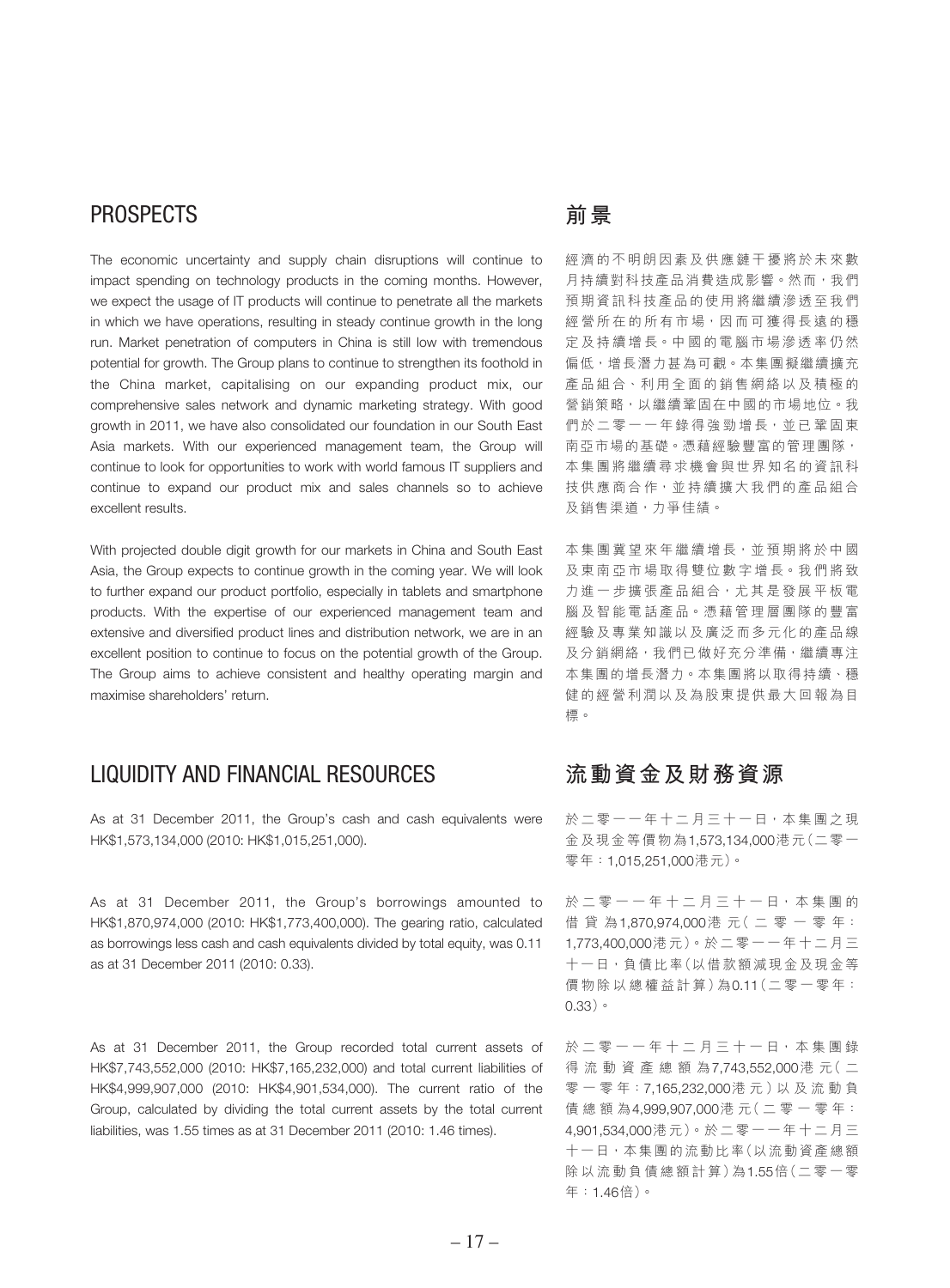The Group recorded an increase in shareholders' funds from HK\$2,326,332,000 as at 31 December 2010 to HK\$2,797,229,000 as at 31 December 2011.

### TREASURY POLICIES

The Group generally finances its operations with internally generated resources and banking facilities provided by banks in the PRC, Hong Kong, Singapore, Thailand, Malaysia, Indonesia and the Philippines. The bank borrowings of the Group are predominantly subject to floating interest rates.

Cash and bank deposits of the Group are mainly denominated in United States dollars, Renminbi and Singapore dollars.

Transactions of the Group are mainly denominated in Hong Kong dollars, United States dollars, Renminbi, Singapore dollars and Thailand baht.

### CONTINGENT LIABILITIES

As at 31 December 2011, the Group did not have contingent liabilities.

本集團之股東資金由二零一零年十二月三十 一日的2,326,332,000港元增至二零一一年十 二月三十一日的2,797,229,000港元。

### **財務政策**

本集團一般以內部產生的財務資源以及中 國、香港、新加坡、泰國、馬來西亞、印尼以 及菲律賓銀行所提供的銀行融資作為營運資 金。本集團銀行借貸主要以浮動利率計算利 息。

本集團現金及銀行存款主要以美元、人民幣 及新加坡元計值。

本集團的交易主要以港元、美元、人民幣、新 加坡元及泰銖計值。

### **或然負債**

於二零一一年十二月三十一日,本集團並無 或然負債。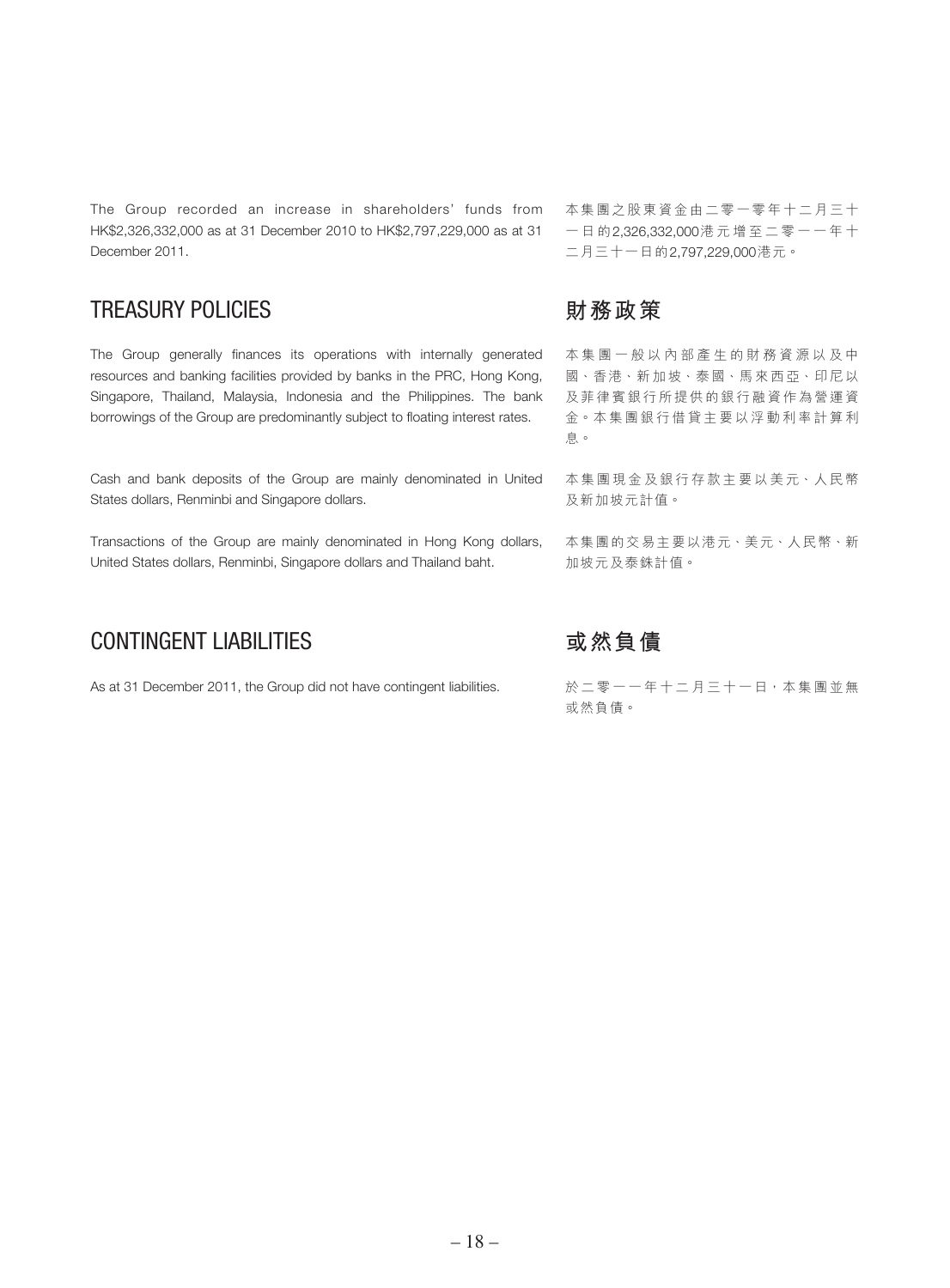### PURCHASE, SALE OR REDEMPTION OF SECURITIES

During the year ended 31 December 2011, the Company repurchased 18,232,000 ordinary shares of the Company on the Stock Exchange. The repurchased shares were cancelled. Details of the repurchase of shares by the Company are as follows:

### **購買、出售或贖回證券**

截至二零一一年十二月三十一日止年度,本 公司於聯交所購回18,232,000股本公司普通 股。購回股份已被註銷。本公司購回股份之詳 情如下:

| Month of repurchase       | No. of shares<br>repurchased | <b>Highest price</b><br>per share (HK\$)<br>每股最高 | Lowest price<br>per share (HK\$)<br>每股最低 | Aggregate<br>price paid (HK\$)<br>已支付總 |
|---------------------------|------------------------------|--------------------------------------------------|------------------------------------------|----------------------------------------|
| 購回月份                      | 購回股份數目                       | 價格(港元)                                           | 價格 (港元)                                  | 價格 (港元)                                |
| May 2011<br>二零一一年五月       | 570,000                      | 1.76                                             | 1.74                                     | 996,760                                |
| October 2011<br>二零一一年十月   | 2,008,000                    | 0.79                                             | 0.71                                     | 1,513,840                              |
| November 2011<br>二零一一年十一月 | 6,648,000                    | 1.26                                             | 1.04                                     | 7,518,880                              |
| December 2011<br>二零一一年十二月 | 9,006,000                    | 1.10                                             | 0.88                                     | 8,725,500                              |
|                           | 18,232,000                   |                                                  |                                          | 18,754,980                             |

Save as disclosed above, neither the Company nor any of its subsidiaries has purchased, sold or redeemed any of the Company's shares during the year under review.

### CORPORATE GOVERNANCE PRACTICES

The Company endeavours to attain high standards of corporate governance practices to enhance and maintain shareholder value and investor confidence.

Throughout the year ended 31 December 2011, the Company has complied with the code provisions on Corporate Governance Practices as set out in Appendix 14 of the Rules Governing the Listing of Securities on the Stock Exchange (the "Listing Rules") except for code provision A.2.1 as explained below.

除上文所披露者外,本公司或其任何附屬公 司概無於回顧年度內購買、出售或贖回本公 司任何股份。

### **企業管治常規**

本公司致力構建高標準的企業管治常規水 平,以提高股東價值及增強投資者信心。

截至二零一一年十二月三十一日止年度,本 公司一直遵守聯交所證券上市規則(「上市規 則」)附錄14所載之《企業管治常規守則》之守 則條文,惟下文所闡釋之守則條文第A.2.1條 除外。